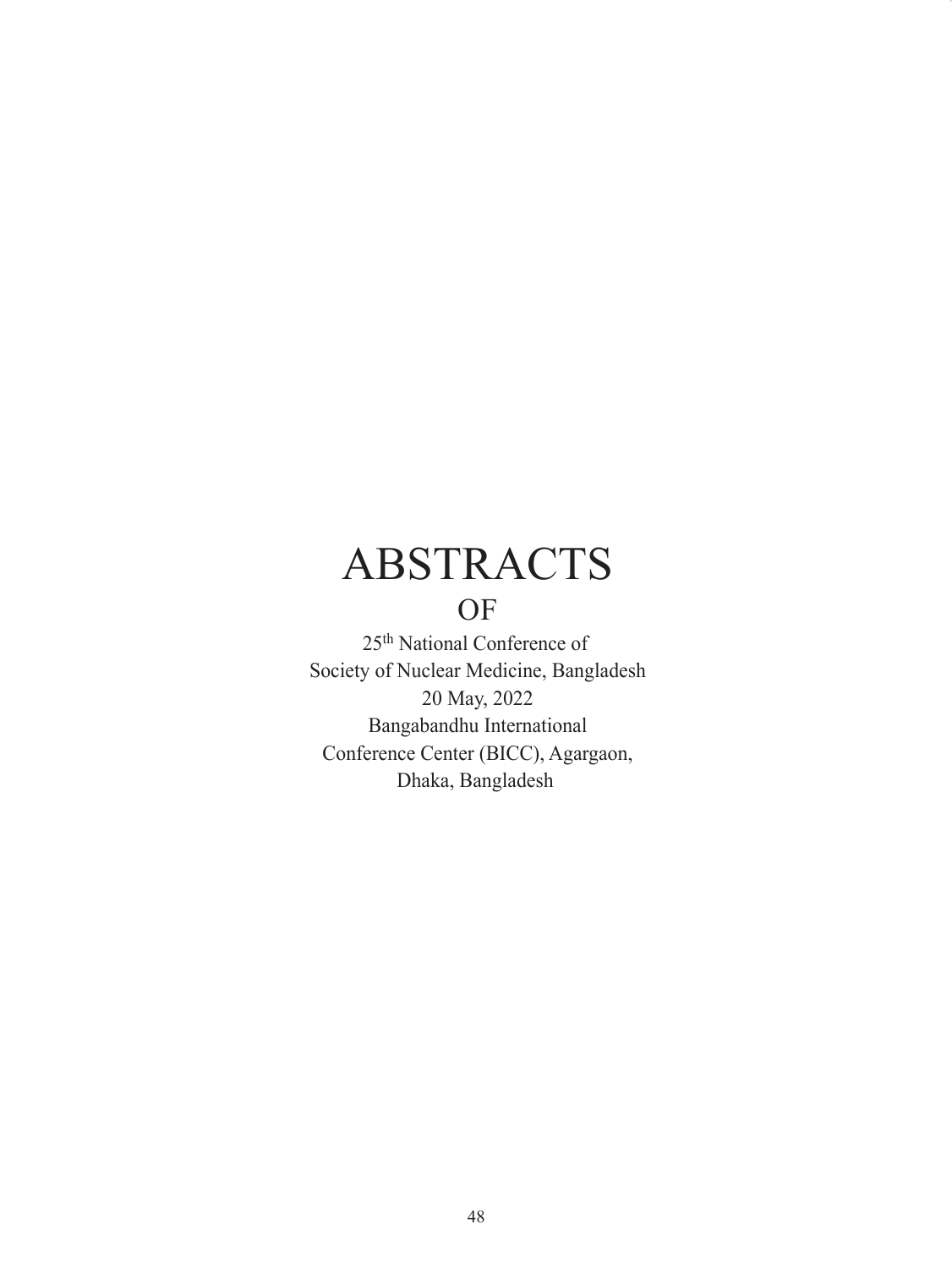## ABSTRACTS

25th National Conference of Society of Nuclear Medicine, Bangladesh **Doi: https://doi.org/10.3329/bjnm.v25i1.59692**

## **PLENARY SESSION**

## **1. Thyroglobulin Revisit in Thyroid Cancer Hee-Seung Henry Bom, MD, PhD, FANMB**

*Chairman, ARCCNM*

*Editor-in-Chief, Nuclear Medicine and Molecular Professor, Chonnam National University Medical School, S.Korea, E-mail: henryhsbom@gmail.com*

#### **ABSTRACT**

Thyroglobulin (Tg), a large glycoprotein (660,000 Daltons) which is produced exclusively by thyroid follicular cells, is a useful tumor marker to evaluate disease status in the whole course of differentiated thyroid cancer (DTC). It is highly recommended to use serologic markers such as Tg, anti-Tg antibody (TgAb), and thyroid stimulating hormone (TSH) as well as imaging studies including neck ultrasound (US) and radioactive iodine (RAI) whole body scan (WBS) during DTC patient care. Unfortunately, Tg measurement is associated with many challenges including various influencing factors such as TgAb, TSH level, and different laboratory assay methods. Test interference and measurement heterogeneity are not rare.

Despite its limitations,Tg can be used for problem solving of clinical challenges. (1) Complementary role of preoperative serum Tg can be expected such as measurement in washout of fine needle aspiration because of its high sensitivity and specificity for the diagnosis of metastasis from thyroid cancer in neck mass and lymph nodes. (2) Use of Tg after total thyroidectomy and before RAI therapy is regarded as a useful way for decision-making for adjuvant therapy. Tg-based RAI dose-decision and best timing of measuring serum Tg are being increasingly recommended. (3) Use of hybrid imaging such as SPECT/CT is more helpful for the interpretation of serologic tests than conventional imaging modalities. (4) RAI therapy and follow-up algorithm can be suggested using Tg as a gate keeper. (5) Newer assay methods and sophisticated interpretation of serologic and imaging studies with high sensitivity are suggested.

## **2. Management of Incidental Findings in 18F-FDG PET-CT: Evolving evidence**

**Gopinath Gnanasegaran,** MBBS, MSc, MD, FRCP *Consultant in Nuclear Medicine Dept of Nuclear Medicine Royal Free London NHS Foundation Trust London, UK., E-mail: gopinath.gnanasegaran@nhs.net*

#### **ABSTRACT**

18F-Fluorodeoxyglucose (FDG) positron emission tomography (PET)/CT has proven to be an accurate imaging technique in the diagnosis, staging, restaging, and therapeutic monitoring in several cancer types. Characterisation of incidental, focal uptake on FDG PET-CT with or without CT abnormalities, is a common dilemma in routine clinical practice. In general, the reported incidence is around 6.7-12%. The current evidence and local practices are variable. In general, the heterogeneity is due to multiple factors such as individual experience, local tradition, interpatient variability, etc. The majority of evidence in the current literature is variable and heterogeneous. These are based on case reports, a retrospective or metanalysis. It is difficult to generalise the existing evidence, which is mostly based on the standardized uptake value (SUV). However, SUV is preferable to recommendations made on individual perception and intuitions. Knowledge of physiological and non-physiological 18F-FDG uptake imaging features is essential for accurate interpretation. Secondly, knowledge of differential diagnosis and incidence of malignancy of various cancer types is necessary. The recommendations are based on multiple factors and should also consider the patient's co-morbidities. The topic is vast, and, in this lecture, I will discuss some common organ-based patterns primarily based on FDG uptake systematically.

*No Conflicts of Interest*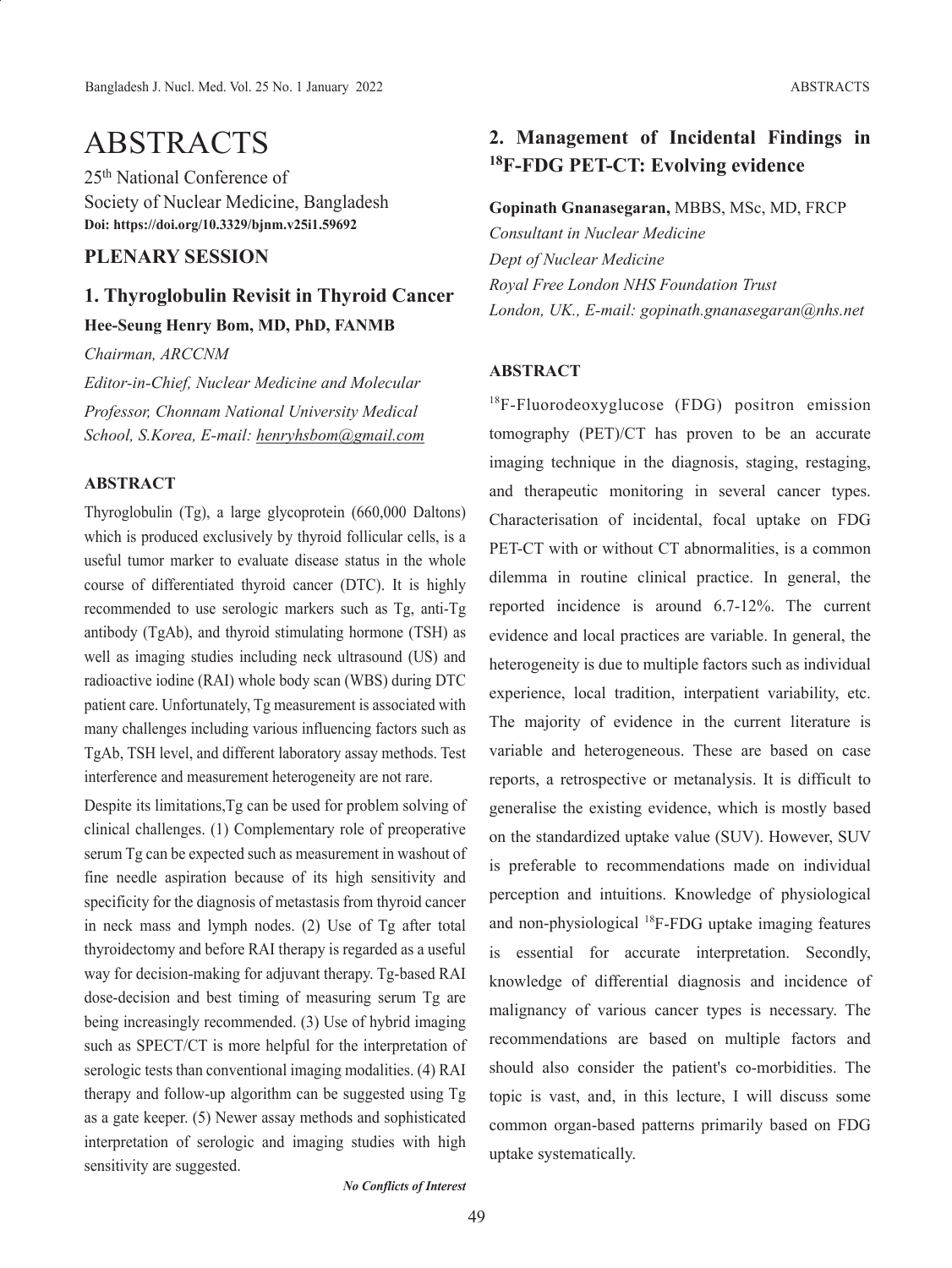#### **SNMB SESSION**

#### **1. A glorious 25+ year's journey of SNMB**

#### **Mizanul Hasan,** MBBS, M.Phil, FANMB

*Ex-Director, National Institute of Nuclear Medicine and Allied Sciences, BSMMU Campus, Dhaka, Bangladesh*

## **ABSTRACT**

Society of Nuclear Medicine, Bangladesh (SNMB) is organizing its silver jubilee conference this year, but actual journey of SNMB happens to be more than 25 years, remembering the first conference of SNMB held in 1994.

Though, Nuclear Medicine (NM) was a small community in Bangladesh in early nineties, the leaders of that time had extraordinary far sightedness. Their love for this subject, mission and vision formed an outstanding platform "Society of Nuclear Medicine, Bangladesh" in 1993. Soon enough, this society drew the attention of concerned bodies at national and international levels by active participations in various organizational and scientific events.

Regular organization of annual conferences since its birth is not very common for a professional society. Besides congresses, workshops on contemporary NM topics, scientific programs, CME and presentations are arranged at regular intervals. Renowned NM dignitaries from all around the world attend, train, deliver lectures as well as support these meetings and training programs with their expertise.

SNMB experienced a giant leap first in October 2000, when a good number of members attended the 7th Asia Oceania Congress of Nuclear Medicine and Biology (AOCNMB) in Istanbul, Turkey under the leadership of Prof. M. A. Karim, the then President of SNMB. That congress opened the doors for the delegates not only to participate in the scientific activities but also be an active part of several organizational meetings especially for the promotion and development of NM in East Asia region. As a result, a new platform called "Asian Regional Cooperative Council for Nuclear Medicine" (ARCCNM) was founded which was officially formed in Hong Kong in February 2001. Prof. M. A. Karim was one of the founding members of ARCCNM. It may also be mentioned that the name ARCCNM was proposed by Bangladesh.

SNMB organized the 2nd Annual General Meeting of ARCCNM in Dhaka in February 2003, where more than 100 foreign participants of around 20 countries attended. In the same meeting the educational enterprise of ARCCNM known as "Asian School of Nuclear Medicine" (ASNM) was formed where Bangladesh played the key role. Now, this is a globally recognized school of Nuclear Medicine. SNMB also organized the ARCCNM General Meeting for the 2nd time in 2010 in Dhaka. This time "Asian Nuclear Medicine Board" (ANMB) was formed, which is now a very prestigious body of NM certification. This is a great honour for SNMB that Bangladesh is the birth place of both ASNM and ANMB.

Bangladesh has two faculties in Asia Oceania Nuclear Medicine Board since its inception. In this year one more member of SNMB has been nominated as a new faculty of the board. A good number of our members already got the fellowship (FANMB) of this board and we are looking forward to see more of our fellows as faculty members of the board.

Bangladesh is an active member of AOFNMB, WFNMB, ARCCNM, WARMTH, AOTA and others. The society has also a good collaboration with IAEA. Bangladesh holds the position of Secretary and Treasurer of ARCCNM and AOFNMB for long periods and currently 3 members in the Board of Directors of AOFNMB.

World Association of Radionuclide and Molecular Therapy (WARMTH) is another NM body where SNMB is keeping an active role since its birth. SNMB proudly hosted the 15th ICRT of WARMTH meeting which was rescheduled as virtual because of COVID-19 pandemic though planned to be organized at Cox's Bazar, Bangladesh in December 2020. Bangladesh is representing in the governing body of this prestigious forum since long.

The official journal of SNMB, Bangladesh Journal of Nuclear Medicine (BJNM) was first published in January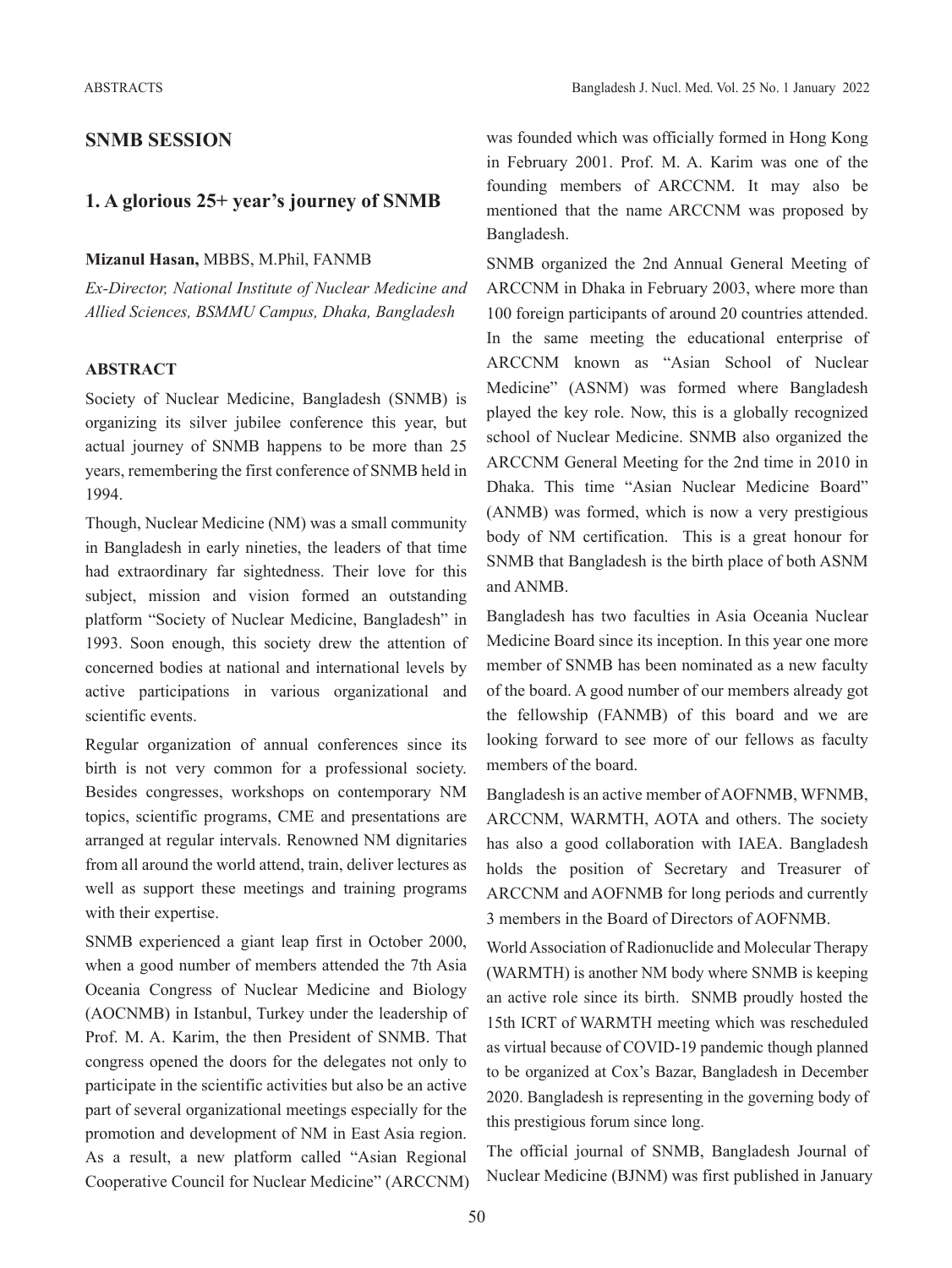1998. Since then, all issues of BJNM were regular, providing a platform for the doctors and scientists of NM field to publish their research works. Besides printed versions an online version with DOI are available too (https://www.banglajol.info/index.php/BJNM). Learned members of SNMB are contributing as members of editorial boards and reviewers in many national and international journals namely, World Journal of Nuclear Medicine (WJNM) and Asia Oceania Journal of Nuclear Medicine and Biology (AOJNMB).

Guidelines for the management of Differentiated Thyroid Cancer and hyperthyroidism were officially prepared and published by SNMB in 2015. These protocols are followed and practiced all around Bangladesh. SNMB has good collaborations with various international bodies and national societies of other countries especially Korea, Japan and China and nominating their members for fellowship and Ph.D programs abroad as and when opportunities are available.

Our journey started with only a single headed planar gamma camera 25 years back, but now dual headed SPECT and SPECT-CT s are working in many centers outside the capital city, Dhaka. Once a dream of early years of this twenty first century, PET-CT are ready at our hands now serving multiple institutes in Dhaka and producing own PET radionuclide 18F-FDG after the successful establishment of a cyclotron. For achieving all these promotions and developments, the vital role of SNMB and its active members are unquestionable. At the same time, SNMB kept a commendable contribution in the international arena. Now SNMB is our pride, a prestigious name in NM community both in home and abroad.

Congratulations to all members of SNMB on this happy occasion of silver jubilee.

#### **PROFFERED PAPER SESSION I**

## **1. Non-invasive assessment of myocardial perfusion abnormalities in type 2 diabetic patients without symptoms of coronary artery disease by SPECT-MPI**

#### **Mohammad Nurul Azam1 , Sadia Sultana2**

*1 Student, MD (Nuclear medicine) residency, Phase-B, NINMAS. Dhaka.*

*2 Head, Scintigraphy & Nuclear Cardiology Divisions, NINMAS, Dhaka*

#### **ABSTRACT**

**Introduction:** Coronary artery disease (CAD), the most common chronic macrovascular complication of diabetes mellitus. Diabetic patients have a high incidence of silent ischemia and MI due to autonomic neuropathy. SPECT imaging is a well-established, non-invasive procedure that offers perfusion and functional information for diagnosis and risk stratification, facilitating early detection of CAD.

**Objective:** To detect myocardial perfusion abnormality by SPECT-MPI in type 2 diabetic patients without symptoms of CAD.

**Methods:** A total of eighteen diabetic patients with no history of typical CAD, with or without risk factors, underwent Gated SPECT-MPI using 99mTc sestaMIBI. Single-day stress–rest protocol with adenosine was done in each patient.

**Result:** Six out of eighteen patients (33.3%) showed abnormal scans suggestive of myocardial ischemia or infarction. Four of these patients had reversible perfusion defects, one patient had a fixed perfusion defect and one had a mixed defect. Among these patients, single vessel territory was involved in three patients and three patients had involvement of double vessel territories. Regarding summed stress score (SSS) value, most of the patients (four) had mild risk whereas the moderate and severe risk of a future cardiac event was observed in one patient each. In addition, two patients had left ventricular dysfunction (EF< 45%). Five patients with normal MPI and two patients with abnormal myocardial perfusion scans had high transient ischemic dilatation (TID). Risk factors such as male sex, hypertension, hyperlipidemia, obesity and family history of CAD were not significantly correlated to abnormal scans. But abnormal scans were significantly related to a longer duration of diabetes ( $P = 0.038$ ).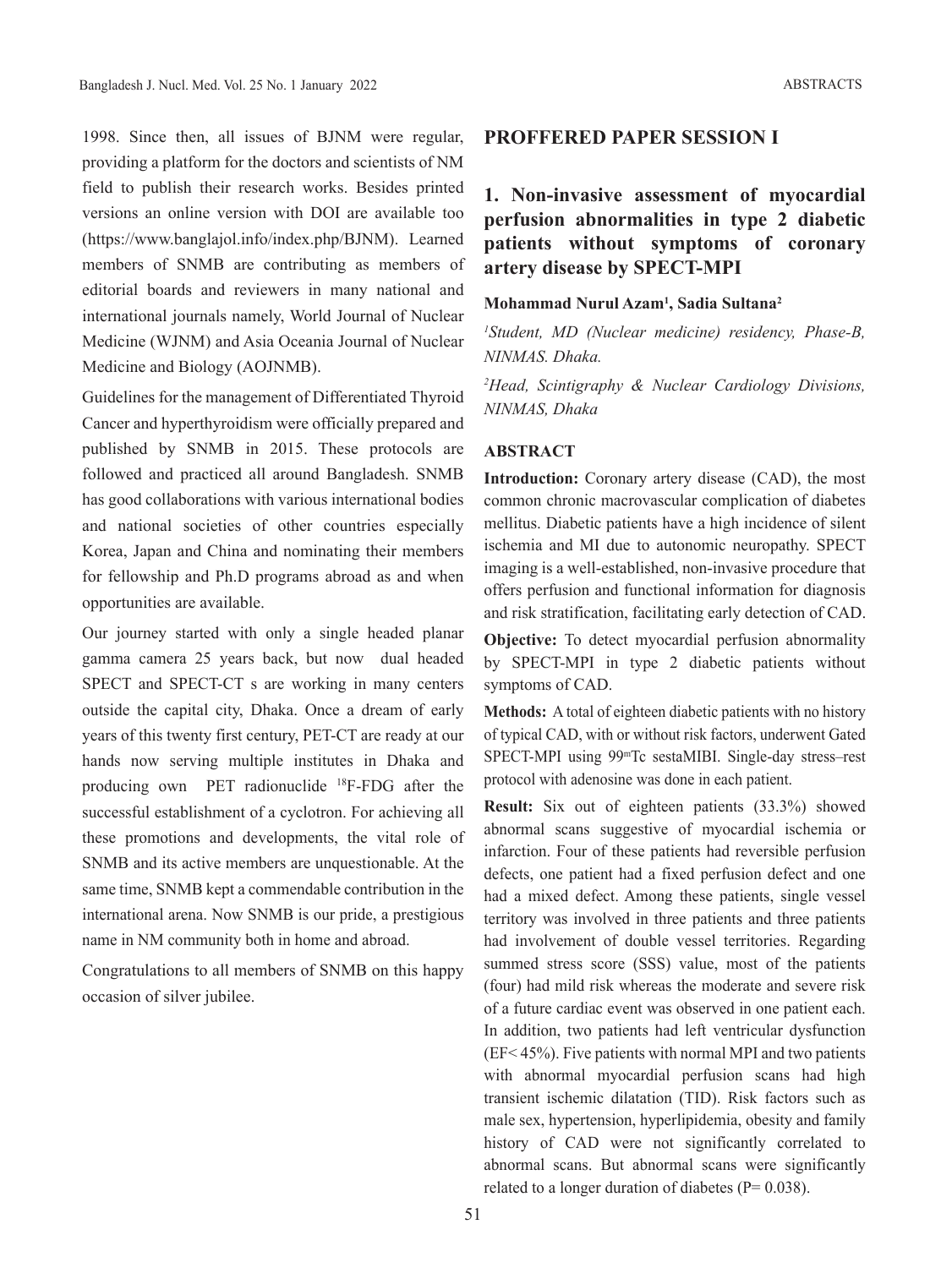**Results:** Among the 100 patients, 48% had primary

**Conclusion:** This study showed that despite being asymptomatic, a considerable portion of diabetic patients had perfusion abnormalities, not just ischemia but also infarctions. Moreover, some of these patients are at high risk of future cardiac events as assessed by SSS, TID and LVEF.

**Keywords:** Silent myocardial ischaemia, Diabetes mellitus, Gated SPECT

## **2. Preoperative Diagnostic Performance of 99mTc-MIBI Parathyroid SPECT-CT in Hyperparathyroidism and its clinical associations – Single-CenterExperience.**

**Akhter A¹, Sharmin S¹, Islam S¹, Hossain M1 , Sultana T<sup>1</sup>, Mozumder MR<sup>1</sup>, Biswas T<sup>1</sup>, Hossain S<sup>1</sup>, Afrin R<sup>1</sup>, Rahman**  $F^1$ , Biswas SK<sup>1</sup>, Begum R<sup>1</sup>, Haque FS<sup>1</sup>, **Haque JA¹, Talukder DC2 .**

*1 Institute of Nuclear Medicine & Allied Sciences (INMAS), Dhaka, Bangladesh. 2 Department of ENT, Dhaka Medical College Hospital, Dhaka, Bangladesh.*

*Corresponding Author: Dr. Afroza Akhter. SMO. INMAS, Dhaka. Email: afrozainmas@gmail.com*

#### **ABSTRACT**

**Objectives:** This study was designed for preoperative precise localization of parathyroid adenoma &to find out their clinical associations in patients with hyperparathyroidism.

**Materials and Methods:** Total 100 patients of hyperparathyroidism (age range:7-75 years; female predominant  $56\%$ ) were enrolled in this study for  $99m$ Tc MIBI SPECT CT. Patients having thyroid or parathyroid surgery and thyroid cancer were excluded. Relevant biochemical parameters of serum calcium, serum vitamin D level, inorganic phosphate, serum creatinine and neck ultrasound were evaluated. Clinical history regarding chronic kidney disease (CKD), renal stone, pancreatitis, malabsorption syndrome, gastrointestinal surgery, osteoporosis and pathological fractures were also evaluated. hyperparathyroidism (PHPT), 49% had secondary hyperparathyroidism (SHPT) and 3% had tertiary hyperparathyroidism (THPT) based on their raised parathyroid hormone level along with high or low serum calcium, inorganic phosphate and creatinine level respectively. USG revealed 38% positive cases whereas<sup>99m</sup>Tc MIBI SPECT CT showed 43% positive cases. Both modalities- USG and SPECT CT detected 36% positive cases of parathyroid adenoma. Majority of the SPECT CT positive cases were PHPT (81.3%). Among this positive group of PHPT, SHPT and THPT, we found single adenoma in 34 cases (79.1%), double adenomas in nine cases (20.9%) and ectopic parathyroid adenoma in 10 cases (23.2%). Among the SPECT CT positive cases, we found three false positive cases as histopathology revealed follicular carcinoma in two cases and lymphocytic thyroiditis of Hashimoto's variant in one case. In two cases of PHPT, SPECT CT were false negative due to cystic degeneration of parathyroid adenoma on histopathology. In clinical associations, 51% cases had vitamin D deficiency (<20 ng/ml) where mostly were in PHPT group. In this study group, 30% cases had CKD and among them three patients were in end stage CKD on dialysis and categorized as tertiary hyperparathyroidism with raised serum creatinine level (>10.0 mg/dl). We also found that 36% patients had renal stone, 10% had pancreatitis, 4% had pathological bone fracture/osteoporosis, 4% had brown tumor, 2% had multiple endocrine neoplasia syndrome-1 (MEN-1) and 1% had Turners syndrome.

**Conclusion:** Management of PHPT and SHPT depends upon clinical associations and presence of parathyroid adenoma. 99mTc MIBI parathyroid SPECT CT provides both functional and anatomical information of a parathyroid lesion which is important for precise localization of tumor before surgery.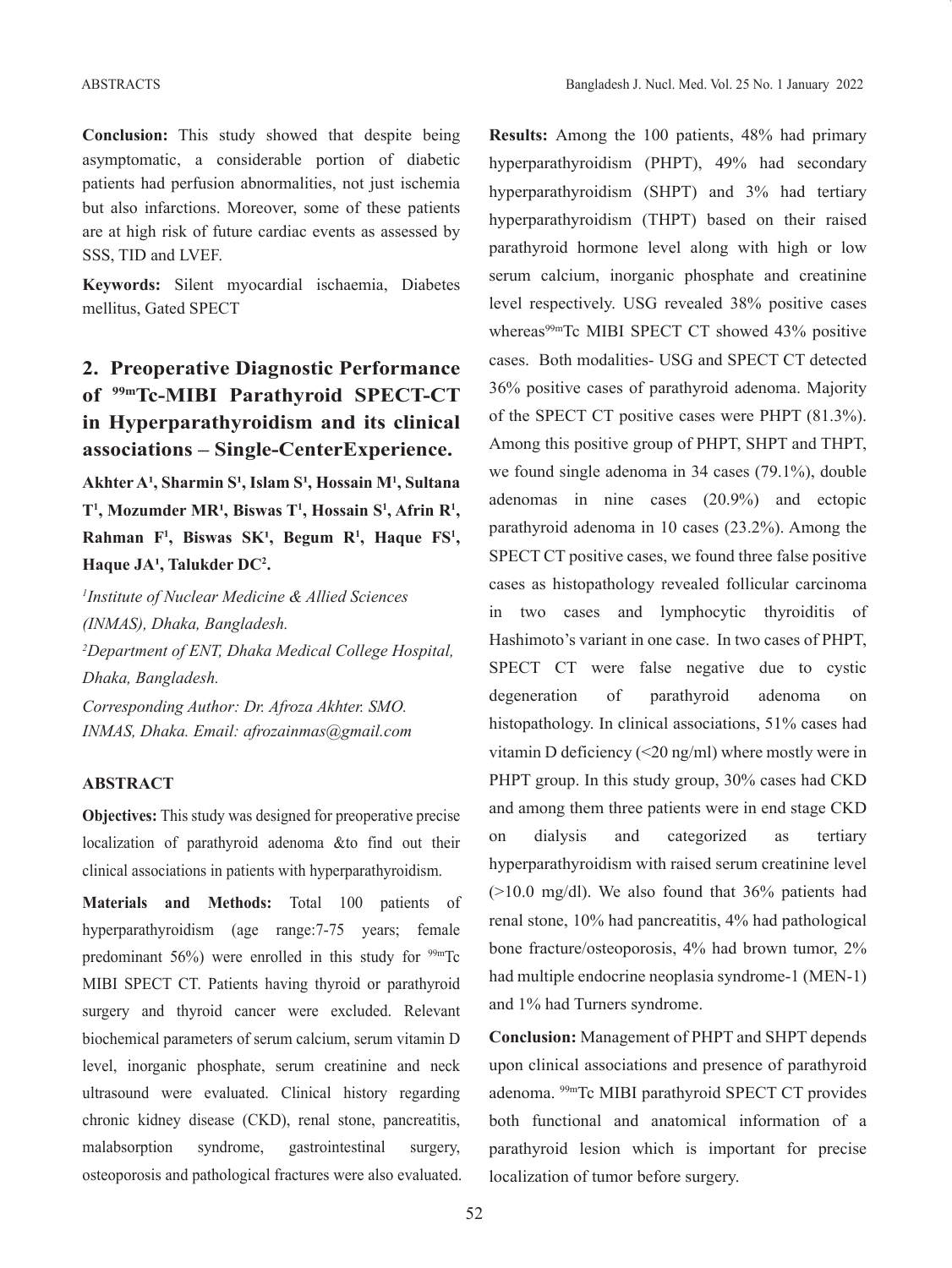## **3. Evaluation of Metabolic and Morphologic Changes of Breast Cancer after Neo-adjuvant Chemotherapy by 18F FDG PET-CT Scan**

**Mezbah Ahmed, PupreeMutsuddy, Tapati Mandal, Abu Bakker Siddique, Khokon Kumar Nath, Shamim MomtazFerdousi Begum**

*National Institute of Nuclear Medicine & Allied Sciences (NINMAS), Block-D, BSMMU Campus, Shahbag, Dhaka-1000.*

#### **ABSTRACT**

Breast carcinoma is the commonest cancer burden for Bangladeshi females. Neo-adjuvant chemotherapy (NACT) is usually given for down-staging the tumor to avoid ineffective, hazardous and expensive chemotherapy regimens. Evaluating the efficacy of NACT is key to overall breast cancer management. Fluorine 18 positron emission tomography-computed tomography (18F PET-CT) plays a valuable role in determining the efficacy of NACT since it has the capability to distinguish the cellular activity at the earliest; which makes it superior to other conventional imaging modalities. In this study, the role of PET-CT was evaluated following NACT for breast cancer patients. Total 9 patients with locally advanced breast cancer were included in this study and response of NACT was evaluated after 4, 6 and 8 cycles of chemotherapy. The size of the primary tumor ranged from 16 to 78 mm and the maximum standardized uptake value (SUVmax) ranged from 2.2 to 15.3. Post NACT primary tumor size ranged from 7.7 to 70 mm and SUVmax value ranged from 0.7 to 11.2. For metabolic response evaluation, 50% reduction of SUVmax value was considered to differentiate between responders and non-responders. For morphologic response evaluation, RECIST 1.1 criteria was used. Post NACT demonstrated that out of nine patients, after NACT- six patients had more than 50% reduction of SUVmax value and were termed as responders and three were non-responders having up to 50% reduction of SUVmax value. Among nine patients, four patients achieved partial response, four had stable disease and one patient developed progressive disease. In conclusion, PET-CT can evaluate the response of NACT and has the potentiality to be a complete imaging approach for the management of breast cancer patients.

**Unknown Primary (CUP)-An INMAS Dhaka Study Afrin R1 , Biswas S1 , Rahman F1 , Sharmin S1 , Hossain M1 , Akhter A1 , Hossain S1 , Islam S1 , Begum R1 , Reza** 

**Detection of Primary site in patients with Cancer of** 

*Institute of Nuclear Medicine & Allied Sciences, Dhaka. Bangladesh.*

*Correspondence Address: Rawnak Afrin, Associate Professor, Institute of Nuclear Medicine & Allied Sciences, Dhaka. Bangladesh Atomic Energy Commission.Email: afrinrawnak@gmail.com*

## **ABSTRACT**

**S1 , Haque JA1 .** 

**Background:** Cancer of unknown primary (CUP) is defined as the presence of histologically proven metastatic disease for which the site of origin cannot be identified at the time of diagnosis. CUP is one of the ten most frequent cancers and is the fourth most common cause of cancer-related death. Conventional imaging modalities can detect primary site in less than 30% of CUP patients this may negatively affect patient management. Clearly, there is a need for an alternative, noninvasive imaging modality with a high diagnostic yield.PET/CT, using the radiotracer <sup>18</sup>F fluoro-2-deoxyglucose (FDG), can be an excellent problem-solving tool in patients with CUP.

**Materials & Methods:** The study was carried out for 18 months in the Institute of Nuclear Medicine & Allied Sciences, Dhaka. A total of 45 patients (aged between 30 and 84 years) were included by purposive sampling. Patients having at least one biopsied metastatic lesion, patients with radiologically and/or clinically suspected metastatic lesion(s) were included. Exclusion criteria were as follows: uncontrolled diabetes and patients with known primary cancer. Whole body FDG PET CT scan was acquired from vertex to mid-thigh in a whole-body PET-CT scanner (Philips 128 slice ingenuity TF PET CT).

**Results:** The study included 45 patients; PET-CT- positive lesions suggestive of primary malignant tumors were detected in 33 out of 45 patients. The SUV value of the detected primary lesions were 4.2 to 18, mean 8.1. PET/CT achieved a sensitivity of 94%, and specificity of 91%, accuracy of 93.3%, PPV 97% and NPV 84% in detection of unknown primary tumor location.

**Conclusion:** 18F-FDG PET-CT is an effective imaging modality for demonstrating the metabolic information in search for unknown primary.

**Keywords:** CUP, 18F-FDG PET/CT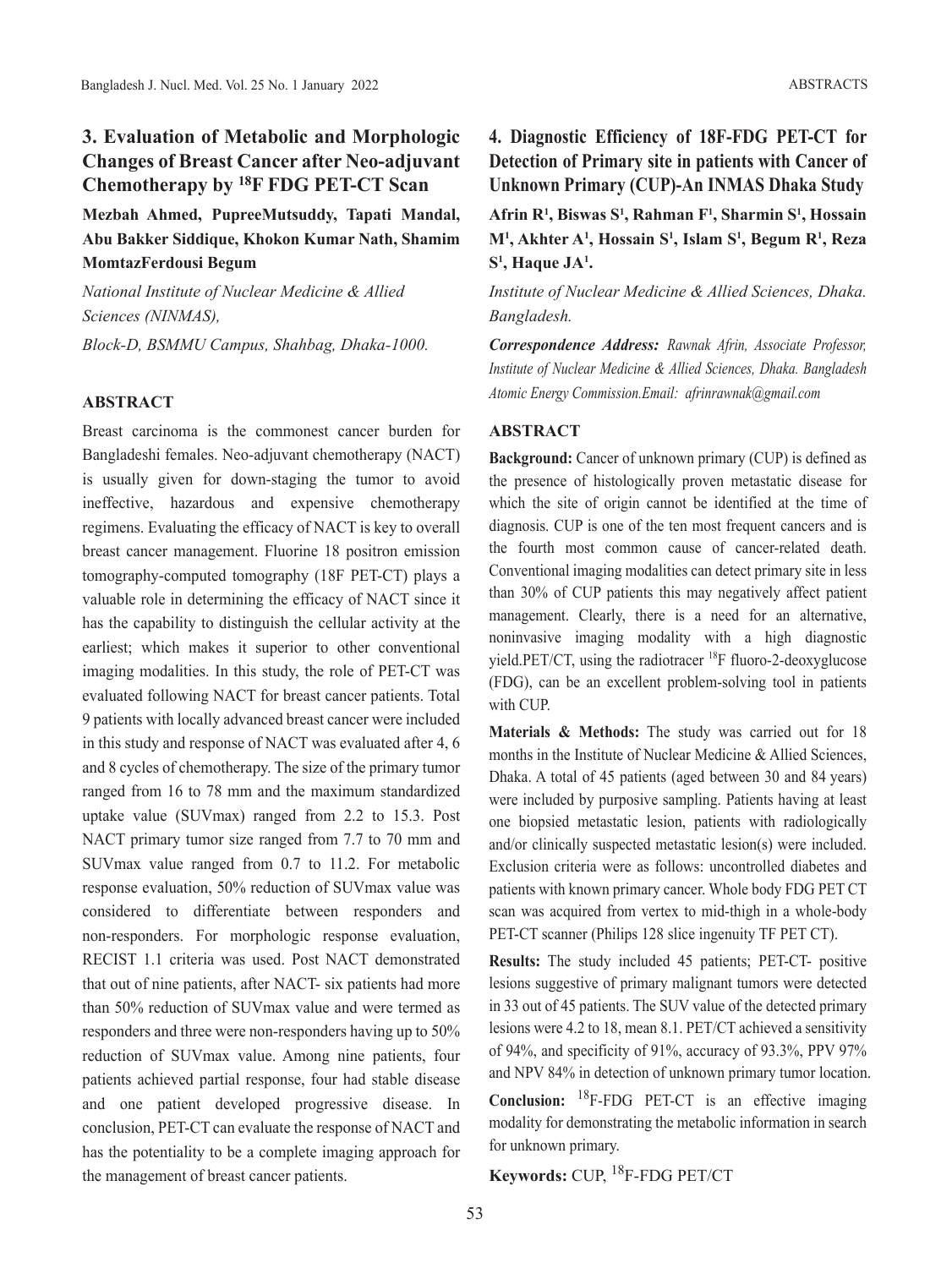## **5. Short Term Outcome of Radioactive Iodine Ablation Therapy in Patients of Papillary Thyroid Carcinoma with BRAF Mutation**

#### **Papia Akhter1 , Jasmin Ferdous2 and Fatima Begum3**

*1 Assistant Professor & SMO,National Institute of Nuclear Medicine & Allied Sciences (NINMAS), Block-D, BSMMU Campus, Shahbag, Dhaka-1000 2 Associate Professor, Thyroid division, NINMAS 3 Professor & Head, Thyroid division, NINMAS*

*Address of correspondence; Dr. Papia Akhter. Assistant Professor & SMO, National Institute of Nuclear Medicine and Allied Sciences (NINMAS), BSMMU Campus, Bangladesh Atomic Energy Commission. Dhaka. Email. papia1078@gmail.com. Mobile: 01712324996.*

## **ABSTRACT**

**Introduction:** The most prevalent malignancy among all forms of thyroid cancers is papillary thyroid carcinoma (PTC). The prognosis is excellent with overall 10 years survival rate of 90%. Recently some studies show that genetic mutations have contributions to clinical and behavioral metastatic risk factors. The most common genetic mutation involved in PTC is BRAF(V600E) mutation. This study was done to see the short-term outcome of PTC patients with BRAF(V600E) mutation after radioactive iodine ablation (RAIA).

**Materials and methods:** A total of 63 patients with thyroidectomy who were referred to NINMAS for RAIA were included in this prospective cohort study. All of them were tested for BRAF (V600E) mutation. Patients were followed up three monthly for one year. Serum thyroglobulin (Tg) level <1 ng/ml was considered disease-free and Tg> 1 ng/ml was considered persistence of disease based on Tg. Progression of disease was considered in case of rising Tg, local recurrence (evaluated by high resolution ultrasonogram), positive diagnostic whole-body scan (DxWBS). The outcome-based on Tg level, metastasis, recurrence, or local aggressiveness was observed.

**Results:** A total of 63 patients, male 25 (39.7%) and female 38 (60.3%), were included in this study. Among them, 23 (36.51%) were BRAF (V600E) positive, and 40(63.49%) were negative. Extrathyroidal extension, lymphovascular invasion, capsular margin involvement, larger tumor size was significantly associated with BRAF mutation. No significant association was found with age, histological type, lymph node involvement, multifocality, tumor staging and grading. After one year follow up, among 23 BRAF mutation-positive patients 4 (17.4%) were disease-free, 17 (73.9%) had persistent disease and 2 (8.7%) showed progression of disease; among 40 BRAF negative patients 26 (65%) were disease-free, 10 (25%) showed persistent disease and 4 (10%) had progression of disease; *p*-value was 0.016 which was statistically significant.

**Conclusion:** In this study, patients with positive BRAF mutation showed aggressive presentation and poorer outcome compared to BRAF mutation negative patients. BRAF mutation analysis in PTC patients provides important prognostic value. These patients might be benefited by receiving more intensive management and frequent follow up. *Key words*: Papillary thyroid carcinoma, BRAF (V600E) mutation.

## **6. Relationship between SUVmax and Metastatic Potential of Non-small Cell Lung Cancer – Preliminary Experience**

<sup>1</sup>Taslima Sifat, <sup>1</sup>Sharmin Farhana, <sup>2</sup>Biva S Khan, <sup>2</sup>Md **Saiful Islam, 1Raihan Hussain and 1 Mohammed F Kabir**

*1 Nuclear Medicine & Molecular Imaging Department, Evercare Hospital Dhaka, Dhaka.*

*2 Diagnostic & Interventional Radiology Department, Evercare Hospital Dhaka, Dhaka.*

#### **ABSTRACT**

**Objective:** Lung cancer is the most common cause of cancer-related death throughout the world. Non-small cell lung cancer (NSCLC) is one of the most frequent tumour which includes squamous cell carcinoma and adenocarcinoma. The present study aims to explore the relationship between 18F-FDG uptake by primary lung tumour measured as the SUVmax and loco-regional or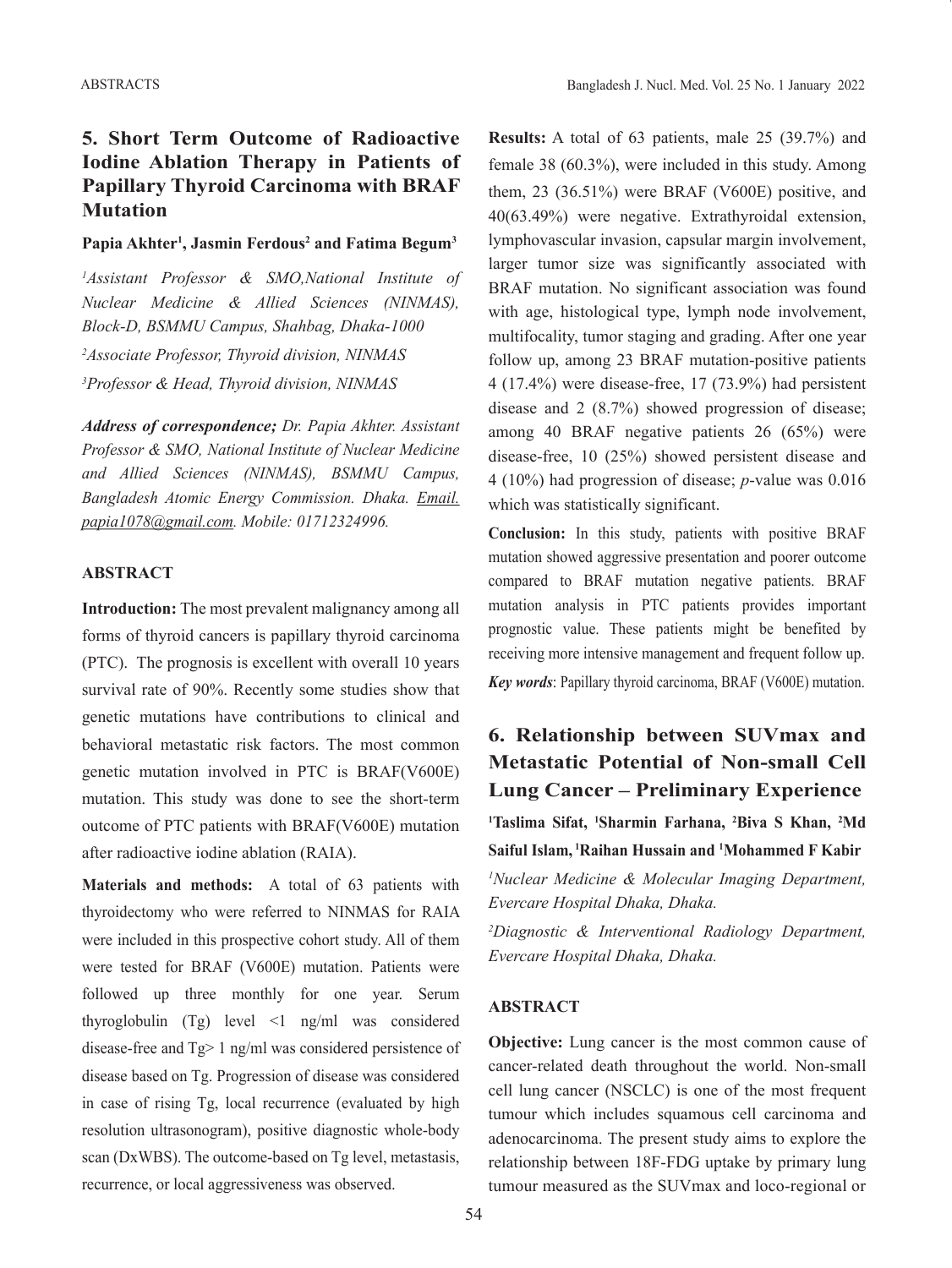distant organ metastasis in patients with NSCLC on pretreatment PET-CT study.

**Methods:** Eighteen patients with NSCLC who underwent <sup>18</sup>F-FDG PET-CT scans before the treatment were included in the study. Primary tumourSUVmax was calculated; the presence of loco-regional and distant organ metastasis was recorded. The patients with SUVmax  $\geq 2.5$ were divided into low and high SUVmax groups by using the median SUVmax. Both the low (SUVmax <12.6) and high (SUVmax  $\geq$ 12.6) SUVmax groups consisted of 09 patients. Their data were compared statistically.

**Results:** Eighteen cases with SUVmax≥2.5 were included for analysis. The SUVmax ranged from 3.4 to 33.58. The mean SUV max was  $12.45 \pm 7.45$  and the median SUV max was 12.6. The low SUVmax group ranged from 3.4 to 12.6 (mean 6.95±2.76), and the high SUVmax group ranged from 12.6 to 33.58 (mean  $17.95 \pm 6.51$ ). In the low SUVmax group, 4 patients had loco-regional metastasis and 5 had distant organ metastasis. In the high SUVmax group, 5 patients had loco-regional metastasis and 4 had distant organ metastasis. The chance of loco-regional metastasis in patients with NSCLC was slightly higher in the high SUVmax group than in the low SUVmax group. On the other hand, the possibility of distant organ metastasis was slightly higher in the low SUVmax group than in the high SUVmax group.

**Conclusion:** Loco-regional metastasis is more frequent in the patients of NSCLC with high SUVmax, but the possibility of distant metastasis is slightly higher in the low SUVmax group. Further study is required with a large number of samples to distinguish the definite relation between SUVmax and metastatic potential in non-small cell lung cancer patients.

*Keywords:* Non-small cell lung cancer, SUVmax, loco-regional metastasis, distant organ metastasis.

## **7. Management of papillary thyroid microcarcinoma: Experience in NINMAS**

## **Urnas Islam, Zeenat Jabin, Jasmin Ferdous, Papia Akhter, Sadia Sultana and Fatima Begum**

*National Institute of Nuclear Medicine & Allied Sciences (NINMAS), Dhaka.*

*Correspondence Address: Dr. Urnas Islam. Assistant Professor & SMO, Thyroid Division, National Institute of Nuclear Medicine & Allied Sciences (NINMAS), Block-D, BSMMU Campus, Shahbag, Dhaka-1000. nitu\_049@yahoo.com*.

#### **ABSTRACT**

**Purpose:** The incidence of papillary thyroid micro carcinoma (PMTC) is increasingly diagnosed along with the rise of papillary thyroid carcinoma (PTC). PTMC is defined as a PTC with the greatest dimensions ≤1.0 cm by the World Health Organization. The purpose of our study was to observe the short-term clinical outcome after total thyroidectomy without radioactive iodine ablation therapy (RAIT) for PTMC.

M**ethods:** The registered, thyroidectomized PTMC patients from the record files of the Thyroid division, National Institute of Nuclear Medicine & Allied Sciences (NINMAS) were analyzed between January 2017 to December 2020. The baseline data of age, sex, Tg, TSH, TgAb, HRUS of neck, 99mTc-thyroid scan & RAI (131I) uptake following 15 days of surgery were documented. All the patients were treated with Levothyroxine replacement without giving RAIT. Follow-up has been being given at an interval of 6 months. The overall outcome was evaluated after 2 years.

**Results:** A total of 95 patients M=15(15.78%),F= 80(84.22%), average  $43 \pm 14.14$  years were included in the study. On average, initial mean Tg was 12.3±0.57 ng/dl, last Tg  $1.72 \pm 0.23$  ng/dl. Ninety two (96.84%) patients had an uneventful follow-up period. But 03(3.16%) patients had shown lymph nodes metastasis (2) and one patient had recurrent tissue in thyroid bed after 10 months, one year & two years of surgery. They underwent revision neck surgery followed by 131I ablation. Post therapy scan showed RTC in thyroid bed in one patient. In these patients with recurrence, the initial average Tgwas 35.02 ng/dl & last follow-upTgwas 0.20 ng/dl after RAIT. Histopathology of recurrent tissue in the thyroid bed and lymph nodes confirmed the PTC.

**Conclusion:** The results of this study reaffirm that papillary microcarcinoma has an excellent prognosis if managed initially by total thyroidectomy. But recurrence rate of 3.16 % in PTMC evaluated by this study may be considered during counseling of patients, whether they will make option for low dose radioactive iodine ablation.

**Keywords:** Papillary thyroid microcarcinoma, Lymph nodes metastasis, Radioactive iodine ablation.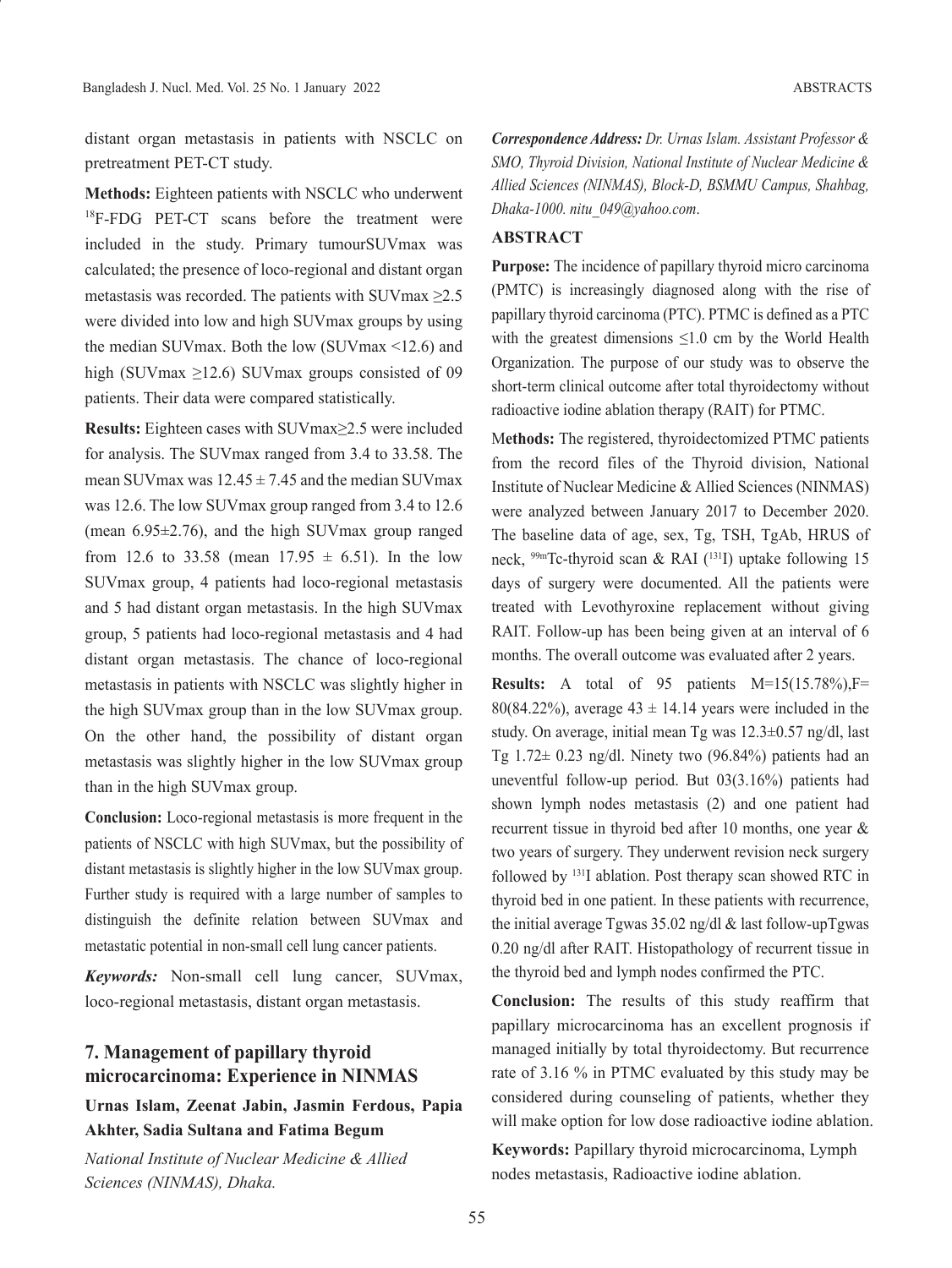**8. Rest only Myocardial Perfusion Imaging (MPI) with 99m Tc-MIBI and Myocardial viability assessment with 18F-FDG Cardiac PET before revascularization following Myocardial Infarction: Initial Experience**

Biswas SK<sup>1</sup>, Akhter A<sup>1</sup>, Chowdhury AW<sup>2</sup>, Ahmed F<sup>3</sup>, Ahmed M<sup>4</sup>, Reza S<sup>1</sup>, Rahman F<sup>1</sup>, Afrin R<sup>1</sup>, Islam S<sup>1</sup>, Sharmin S<sup>1</sup>, Biswas T<sup>1</sup>, Sultana T<sup>1</sup>, Majumder M<sup>1</sup>, **Hossain M1 , Hossain S1 , Begum R1 , Haque FS1 , Haque JA1**

*1 Institute of Nuclear Medicine & Allied Sciences (Dhaka), BAEC, Bangladesh.* 

*2 Department of Cardiology, Dhaka Medical College Hospital (DMCH), Dhaka.*

*3 National Heart Foundation Hospital & Research Institute, Dhaka.* 

*4 National Institute of Cardiovascular Disease & Hospital (NICVD), Dhaka.* 

#### **ABSTRACT**

**Background:** To evaluate myocardial perfusion and metabolism before revascularization following myocardial infarction is very important for better patient management.

**Methods:** Eighteen male patients (Age:  $52.5 \pm 8.7$  years, BMI:  $24.9 \pm 3.3$  kg/m<sup>2</sup>) with myocardial infarction were enrolled for <sup>99m</sup> Tc-MIBI rest only MPI (dose: 10 mCi) and <sup>18</sup>F FDG Cardiac gated PET (dose: 5-7 mCi) for myocardial viability assessment in two different days. In this study group, 50% of patients had both diabetes mellitus andhypertension, 44.5% had obesity and 39% had dyslipidaemia.Overnight fasting with oral glucose loading protocol was followed for cardiac PET study. Among 18 patients, 15 patients underwent coronary angiogram in deferent intervals after myocardial infarction. Recent echocardiography and ECG data were compared accordingly.

**Results:** On angiogram seven patients had triple vessel disease, five patients double vessel and three patients had single-vessel disease, and five patients had in-stent restenosis (ISR). MPI-PET study revealed: out of 55 lesions 38% perfusion-metabolism match defect, 45.5% mismatch defect and 16.5% showed reverse mismatch defects. Mismatch defects and reverse mismatch defects were designated as dysfunctional viable myocardium (either

hibernation or stunning), and presumed to be suitable for revascularization. Among the match defects: 9% lesions showed viable myocardium with reduction of both perfusion and metabolism, also predicted to be suitable for revascularization. Rest of the 29% match defects revealed fixed defect / large infarct with slight periinfarct ischaemia and obviously were not suitable for revascularization.

**Conclusion:** Assessment of myocardial perfusion and metabolism status before revascularization following myocardial infarction could create a good impact on patient's management.

#### **PROFFERED PAPER SESSION II**

## **1. Optimization of the Dosimetric Test of the IAEA TECDOC-1583 Guidelines usingCIRS Thorax Phantom**

Md. Shoorjo Islam Khan<sup>1</sup>, Rajada Khatun<sup>2</sup>, Md. **Mokhlesur Rahman1 , Md. Anwarul Islam3 , Shirin Akter2 , Ashrafun Nahar Monika2 , Md. Mahfuzur Rahman2 , Golam Abu Zakaria4 , Sultan Mahmud1**

*1 Department of Medical Physics and Biomedical Engineering, GonoBishwabidyalay, Savar, Dhaka.*

*2 Medical Physics Division, Atomic Energy Centre, Dhaka. 3 Departmentof Radiotherapy, Square Hospital Limited, Dhaka. 4 Department of Medical Radiation Physics, Academic Teaching Hospital, University of Cologne, Gummersbach, Germany.*

#### **ABSTRACT**

**Background:** The purpose of this work is to verification of the Radiotherapy Treatment Planning System (RTPS) using the IMRT Thorax Phantom (CIRS - 002LFC) such that to observe the deviation between the calculated and measured dose and hence the dose distribution in the phantom. The procedure has been based on International Atomic Energy Agency IAEA-TECDOC-1583.

**Materials and Methods:** For this research, we have been used the IMRT Thorax Phantom (CIRS - 002LFC). At first, we have been scanned the phantom in GE-Light Speed CT-simulator, the gated data input into Eclipse TPS (version 13.7) and get the calculated result. Then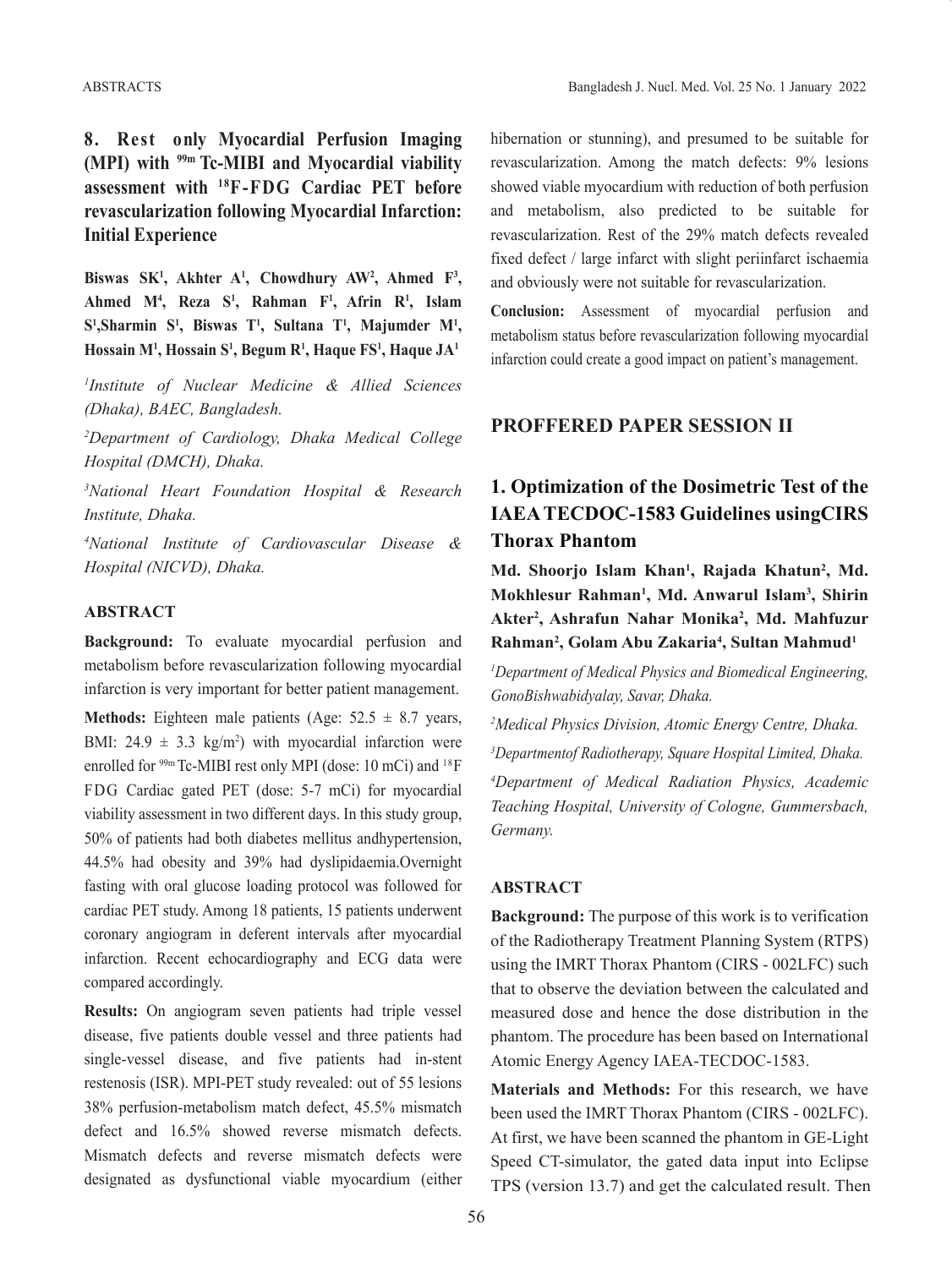we have been placed the phantom in Varian D-2300CD-6X LINAC at the same condition and the same setup and get the original result by using IBA Farmer Type Ionization Chamber (FC65-P), DOSE 1 Reference Class Electrometer (IBA) and calculation method. After doing this we have been compared those individual doses.

**Results:** The deviation between the measured and calculated values for all test cases made with advanced algorithms within the agreement criteria, while the larger deviations have been observed for simpler algorithms. The number of measurements with results outside the agreement criteria has been increased with the increase of the beam energy and decreased with TPS calculation algorithm sophistication. Also, a few errors in the basic dosimetry data in TPS have been detected and corrected.

**Conclusion:** The work has been helped the users to better understand the operational features and limitations of their TPSs and resulted in increased confidence in dose calculation accuracy using TPSs. The audit results have been indicated the shortcomings of simpler algorithms for the test cases performed and, therefore the transition to more advanced algorithms has been highly desirable.

## **2. Comparative evaluation of the labeling efficiency and the stability of 99mTc-Sestamibi complex prepared by two different methods Heating Block and Boiling Water Bath**

## Md. Jashim Uddin<sup>1</sup>, Sanchoy Chandra Biswasarma<sup>1</sup>, **M. Anwar-Ul-Azim1 ,Sang Hyun Lee2 , Yun-Sang Lee2\*,**

*1 In Vitro Division, National Institute of Nuclear Medicine and Allied Science (NINMAS), Bangladesh Atomic Energy (BAEC), Block D, 7-10th Floor, BSMMU Campus, Shahbag, Dhaka-1000, Bangladesh.* 

*2 Department of Nuclear Medicine, Seoul National University College of Medicine, Seoul 03080, Republic of Korea.* \*Corresponding author e-mail: wonza43@snu.ac.kr.

#### **ABSTRACT**

99mTc-sestamibi (99mTc- MIBI) is a lipophilic cationic complex that has been utilized for myocardial perfusion studies. To establish safety and effectiveness, the

radio-complex needs to be non-pyrogenic with radiochemical purity of at least 97% for the clinical trials. As the non-sterilized water is used in the boiling water Bath for the preparation of the radio-complex, there is little chance of the radiopharmaceutical being contaminated by the microbial during needle puncture through a contaminated rubber septum.The purpose of this study was to compare the Boiling Water Bath method to a Heating Block method at which sea sand was packed to 3.5 cm height. The volume 1-3 ml of freshly eluted  $\text{Na}[^{99\text{m}}\text{TeO}_4]$  (400-6660) MBq) was added to the kit vials and prepared the radio-complex in two methods. The radiochemical purity (RCP) and stability of the radio-complex were evaluated by Instant Thin Layer Chromatography-Silica Gel (ITLC-SG) and High-Performance Liquid Chromatography (HPLC) at 20min, 1hr, 6hr and 12hr after reconstitution. In the case of the Heating Block method, we also measured the labeling efficiency at different labeling temperatures 24.5<sup>o</sup>C (room temperature),  $40^{\circ}$ C,  $60^{\circ}$ C,  $80^{\circ}$ C, and 100°C. Our experimental results showed no significant differences between the two methods. The RCPs were more than 98% and the radio-complex was stable up to 12hr after reconstitution. High labeling efficiency ( $>98\%$ ) was also found at 80<sup>°</sup>C to 100<sup>°</sup>C which facilitates the use of the Heating Block method as a substitution ofBoiling Water Bath for the preparation of <sup>99m</sup>Tc-MIBI minimizing the possibility of microbial contamination.

**Keywords:**99mTc-Sestamibi (99mTc-MIBI), Radiochemical purity, Heating Block, Boiling Water Bath.

## **3. Radiation protection practices as per JCI requirement at the Nuclear Medicine Department in Evercare Hospital Dhaka**

**1 Sarour Hossain, 2 Md. Nahid Hossain, 1 Raihan Hussain and 1 Mohammed F Kabir**

*1 Nuclear Medicine & Molecular Imaging Department, Evercare Hospital Dhaka, Dhaka.*

*2 National Institute of Nuclear Medicine & Allied Science, Shahbag, Dhaka*

#### **ABSTRACT**

**Introduction:** Nuclear medicine is a branch of medical science that uses small amounts of radioactive materials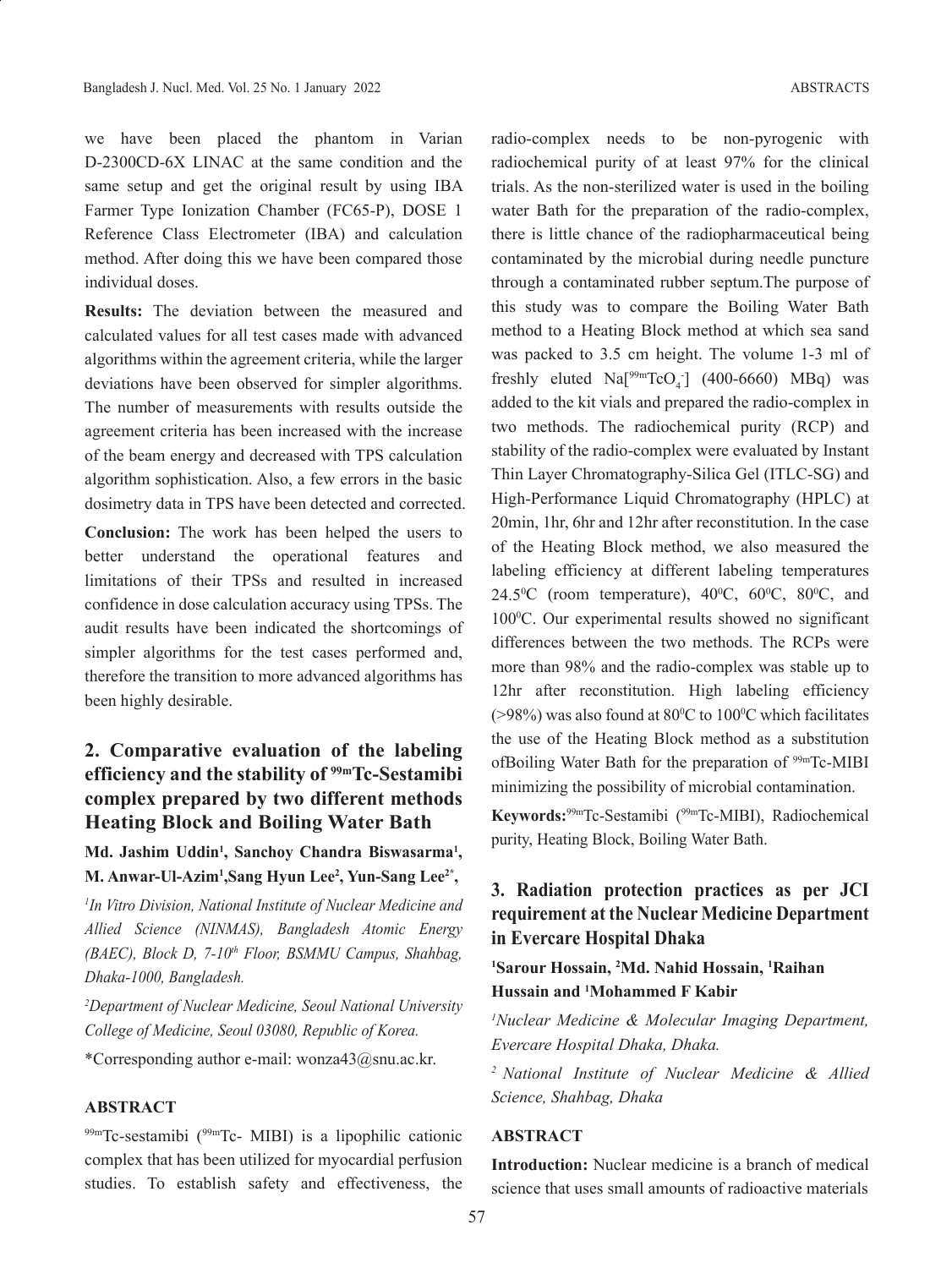to diagnose or treat a variety of diseases. Radiation protection is an important aspect of nuclear medicine. It is essential to make sure that the investigation is justified and the radiation absorbed dose to the patients as well as to staff members and other individuals involved is kept as low as reasonably achievable (ALARA principle). This is an introduction and an overview of the radiation protection practices in diagnostic nuclear medicine in Evercare Hospital Dhaka (EHD) as per Joint Commission International (JCI) guidelines. It may be mentioned that EHD is the only hospital in Bangladesh accredited by JCI.

**Methodology:** The Nuclear Medicine and Molecular Imaging (NM&MI) department in EHD always follows radiation safety Protocols such as shielding, surveys of all radiation areas, using safety protective devices,wipe tests, use of personal dose monitoring devices,safe management of radioactive waste, etc. Radiation safety training is mandatory for all radiation workers and staff in nuclear medicine. Radiation signs & symbols are marked in all radiation areas in EHD. NM&MI department is equipped with one dual-head SPECT, one BMD machine and one PET/CT system. Shielding is mandatory for machine rooms, console rooms, patient uptake rooms etc. Designing the layout of the facility and appropriate installation of shields were essential. Shielding is maintained for sealed and unsealed sources. The quality control of the nuclear medicine equipment is regularly performed.The contact time between staff and patient is recorded and assessed. The RCO monitors the radiation levels of all areas in the nuclear medicine department with a survey meter and keeps all data.All working personnel is provided with thermoluminescent dosimeter (TLD) badges. Hand monitoring is also important in nuclear medicine using ring dosimeters.

**Result &Discussion:** Background radiation counts for different areas of nuclear medicine were successfully collected with the help of a survey meter and the data showed that it is within the acceptable dose limit ( $\leq$ 5µSv/hr). Wipe test, contamination monitoring & radioactive waste disposal data are kept in the logbook of NM&MI department. The nuclear medicine radiation workers were found to have received doses within acceptable limits as per ICRP recommended dose limits.

**Conclusion:** Nuclear medicine staff should always practise radiation safety protocol, so that they would be able to ensure the optimization of radiation exposure. The nuclear medicine department in EHD follows such a protocol and the working personnel demonstrate radiation doses within acceptable limit.

## **4. Effect of Radioactive Concentration and**  Loading Volume of Fission Produced Na<sub>2</sub>99MoO<sub>4</sub> **on the Chromatographic 99Mo/99mTc Generator**

**M. Mahfujur Rahman,M. Mustafizur Rahman, M. A. Hossain, M. F. Waheed, R. Akhter, M. R. Ali, M. S. Reza, F. T. Jahura, M. Jashim Uddin, Chowdhury K. Mahmud, D. Chowdhury, R. Amin, M. T. Islam, S. B. Amin and M. A. Haque**

*Institute of Nuclear Science & Technology (INST), Atomic Energy Research Establishment (AERE), Savar, Dhaka*

#### **ABSTRACT**

The chemical processing of fission produced  $\text{Na}_2^{\text{99}}\text{MoO}_4$  in 0.2 M NaOH solution has a vital role for the successful production of the chromatographic 99Mo/99mTc generator inside the hot-cell. The present study emphasizes on the investigation of influence of radioactive concentration (RC) and loading volume (LV) of  $\text{Na}_2^{\text{99}}\text{MoO}_4$  solution to obtain the maximum  $\text{Na}^{99\text{m}}\text{TeO}_4$  yield (with the limited percent of <sup>99</sup>Mobreakthrough). Several RC and LV of the  $\text{Na}_2^{\text{99}}\text{MoO}_4$ solutions were prepared by using pH:  $3-4$  HNO<sub>3</sub> which contain the same radioactivity. The prepared solutions were loaded into the chromatographic <sup>99</sup>Mo/<sup>99m</sup>Tc generators inside the hot-cell. The RC of the  $\text{Na}_2^{\text{99}}\text{MoO}_4$  solutions were 88.1 mCi/mL, 35.24 mCi/mL, 17.62 mCi/mL & 11.75 mCi/mL and the LV were 2mL, 5mL, 10mL & 15mL respectively. The measured radioactivity of the obtained  $\text{Na}^{99\text{m}}\text{TeO}_4$  elute were found 16.31±0.13mCi, 17.68±0.11mCi, 16.61±0.12mCi, 15.84±0.18mCi respectively for 30 minutes after the loading of Na<sub>2</sub><sup>99</sup>MoO<sub>4</sub> (first zero elution). The radioactivity of  $\text{Na}^{99\text{m}}\text{TeO}_4$  elute of the  $\text{^{99}\text{Mo}}^{99\text{m}}\text{Te}$  generators were found 208.18±0.43mCi, 213.5±0.44mCi, 209.1± 0.51mCi, 202.3±0.48mCi respectively after 23 hours of second zero elution. The 99Mo break-through of elute, for all experimented 99Mo/99mTc generators were found within the USP (United States Pharmacopoeia) limit i.e. <0.015%. The current experimental observation shows that the escalation of RC of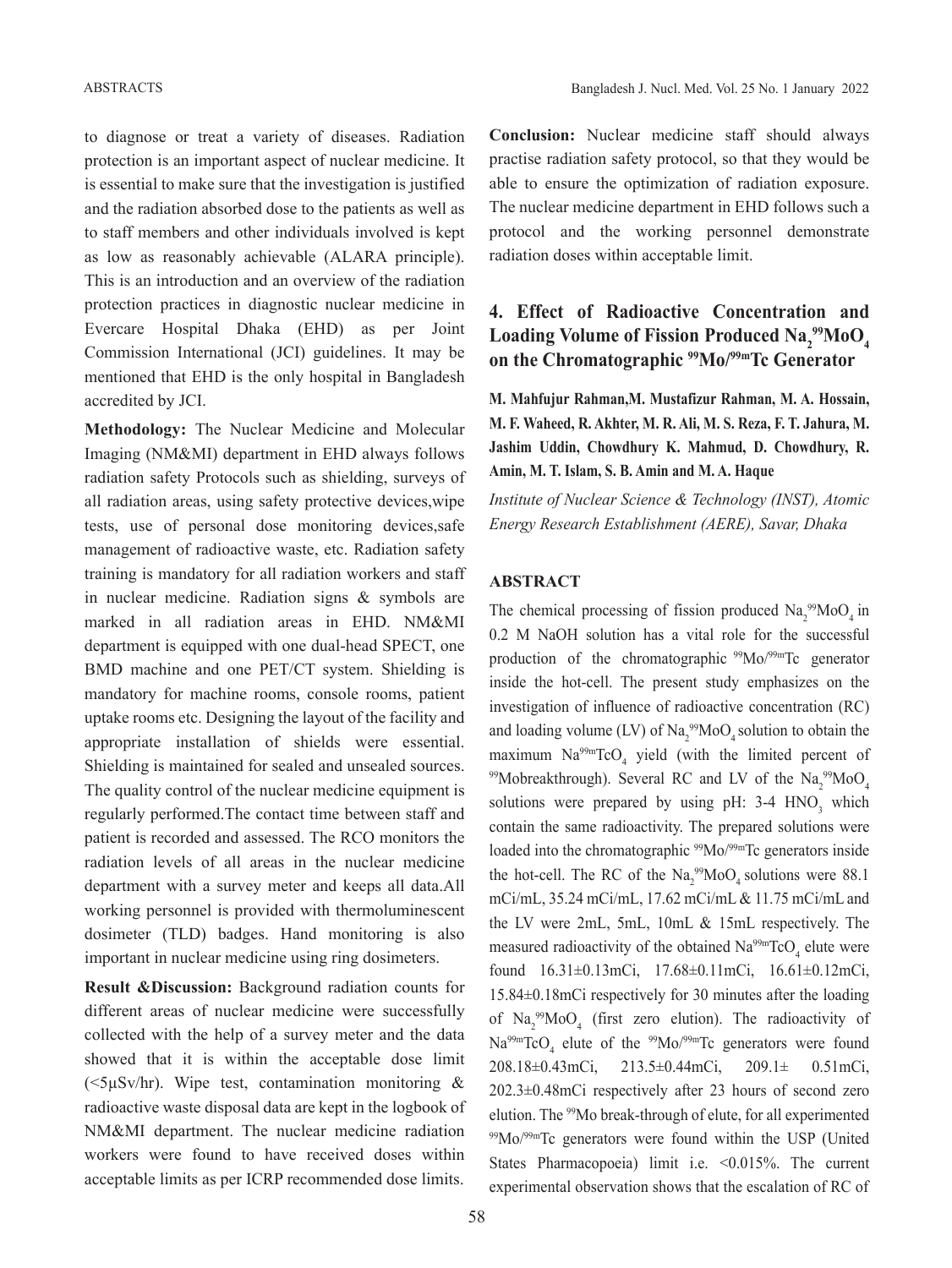$\text{Na}_2^{\text{99}}\text{MoO}_4$  results the superior radioactivity of  $\text{Na}^{\text{99m}}\text{TeO}_4$  for the 99Mo/99mTc generators. However, the far reduced volume of the  $\text{Na}_2^{\text{99}}\text{MoO}_4$  solution (2mL) can cause the system loss of  $\text{Na}_2^{\,99}\text{MoO}_4$  and the lower values of the radioactivity of  $\text{Na}^{99\text{m}}\text{TeO}_4$  elute. Thus, the optimized radioactive concentration and loading volume of  $\text{Na}_2^{\text{99}}\text{MoO}_4$  would yield higher level of Na<sup>99m</sup>TcO<sub>4</sub> elute of the <sup>99</sup>Mo/<sup>99m</sup>Tc generator.

## **5. Comparative Study of Different Radionuclides in the Imported Fission Produced Mo-99 Solution at Radioisotope Production Division**

## **R. Amin<sup>1</sup>, M. T. Islam<sup>1</sup>, R. Akhter<sup>1</sup>, D. Chowdhury<sup>1</sup>, M. M. Rahman2 , M. A. Hossain1 , M. F. Waheed1 , M. R. Ali and M. M. Rahman1**

*1 Radioisotope Production Division, Institute of Nuclear Science and Technology, Atomic Energy Research Establishment, Ganakbari, Savar, Dhaka*

*2 Nuclear and Radiation Chemistry Division, Institute of Nuclear Science and Technology, Atomic Energy Research Establishment, Ganakbari, Savar, Dhaka*

*Correspondence Author: Ruhul Amin, Scientific Officer, RIPD, INST, AERE, Savar, Dhaka, E-mail: ruhul.amin033@gmail.com*

#### **ABSTRACT**

Radioisotope Production Division (RIPD) is producing Mo-99/Tc-99m generators for medical purposes by importing fission-produced Mo-99 from different countries *e. g.* Belgium, Indonesia and South Africa. Mo-99 producing countries generally use U-235 for fission reaction to produce Mo-99. After separation and purification process, Mo-99 solution is sent to stakeholders like Bangladesh. It is expected that the Mo-99 solution is free from other radionuclides. The study was performed to check the presence of other radionuclides than Mo-99 in imported Mo-99 solution. In this study, some samples of fission produced Mo-99 (imported from different origins) were found to have some undesired characteristic gamma peaks in High Purity Germanium (HPGe) detector of radionuclidesI-131, Ce-141, La-140, Nd-147, Ba-140, Te-131, Te-131m, Ru-103, Zr-95, Nb-95 etc., which are the daughter of U-235 also. These radionuclides can be described as impurities of that Mo-99 solution which implies the improper separation of Mo-99 from the mother solution.

## **6. F-18 radioisotope production with "Cyclone 18/9 MeV IBA Cyclotron" installed at NINMAS**

**Md Shohag Mia\*1, Hasan Mehdi2 , Md. Nahid Hossain3 , Tanvir Ahmed Biman4 , Ferdoushi Begum6 , Dr. Md. Nurul Islam7**

*National Institute of Nuclear Medicine and Allied Sciences (NINMAS),Bangladesh Atomic Energy Commission (BAEC), Shahbag, Dhaka, Bangladesh, shohagsh@baec.gov.bd,*

*Correspondence: shohagsh@baec.gov.bd*

## **ABSTRACT**

An 18/9 MeV Cyclotron (18 MeV for proton and 9 MeV for deuteron, Model: Cyclone 18/9, IBA) was installed at National Institute of Nuclear Medicine and Allied Sciences (NINMAS), Bangladesh Atomic Energy Commission (BAEC). It is a milestone for Bangladesh because 18F-FDG produced from this cyclotron, is being supplied to all PET centers in Dhaka cities. Installation of this cyclotron reduces the long queue of cancer patients to a greater extent. This 18/9 MeV Cyclotron is capable to fulfil the demand of nuclear medicine industries in PET and SPECT radioisotopes. Radioisotopes such as  $^{18}F$ ,  $^{11}C$ ,  $^{13}N$  and  $^{15}O$  can be produced with this cyclotron. Solid target option is also available here which can be used for producing  ${}^{67}Ga$ ,  ${}^{68}Ga$ ,  ${}^{124}I$ ,  ${}^{123}I$ ,  ${}^{111}In$ ,  $^{99m}$ Tc,  $^{86}$ Yt,  $^{64}$ Cu,  $^{89}Zr$  radioisotopes.  $^{18}F$  is the PET radioisotope of choice for many radiopharmaceuticals due to its glucose analogous and half-life of 110 min. We started production of <sup>18</sup>F-FDG successfully in October 2020. As of today, there are about 100 batches of 18F-FDG production done successfully. Before automation, a low beam current, 10-12 microamp was used to the target of cyclotron for the production of<sup>18</sup>F and the amount of 18F produced were sent to the Synthera module for synthesis. After automation, <sup>18</sup>F radioisotope production is being carried out with its full capacity. Now 40 to 55 microamp beam current is being used to produce 18F of amount 2500 to 3500mCi for some 60minute bombardment time. So 18F yield is considered the primary factor in producing sufficient activity because we would like to find the optimal operating point that minimizes the production time and cost as well. All parameters like Dee voltage, Vacuum label, Beam current, irradiation time, amount of enriched O-18 water and other parameters are taken into consideration in optimal 18F-FDG production.

*Keywords:* Cyclotron, FDG, PET, Half-life.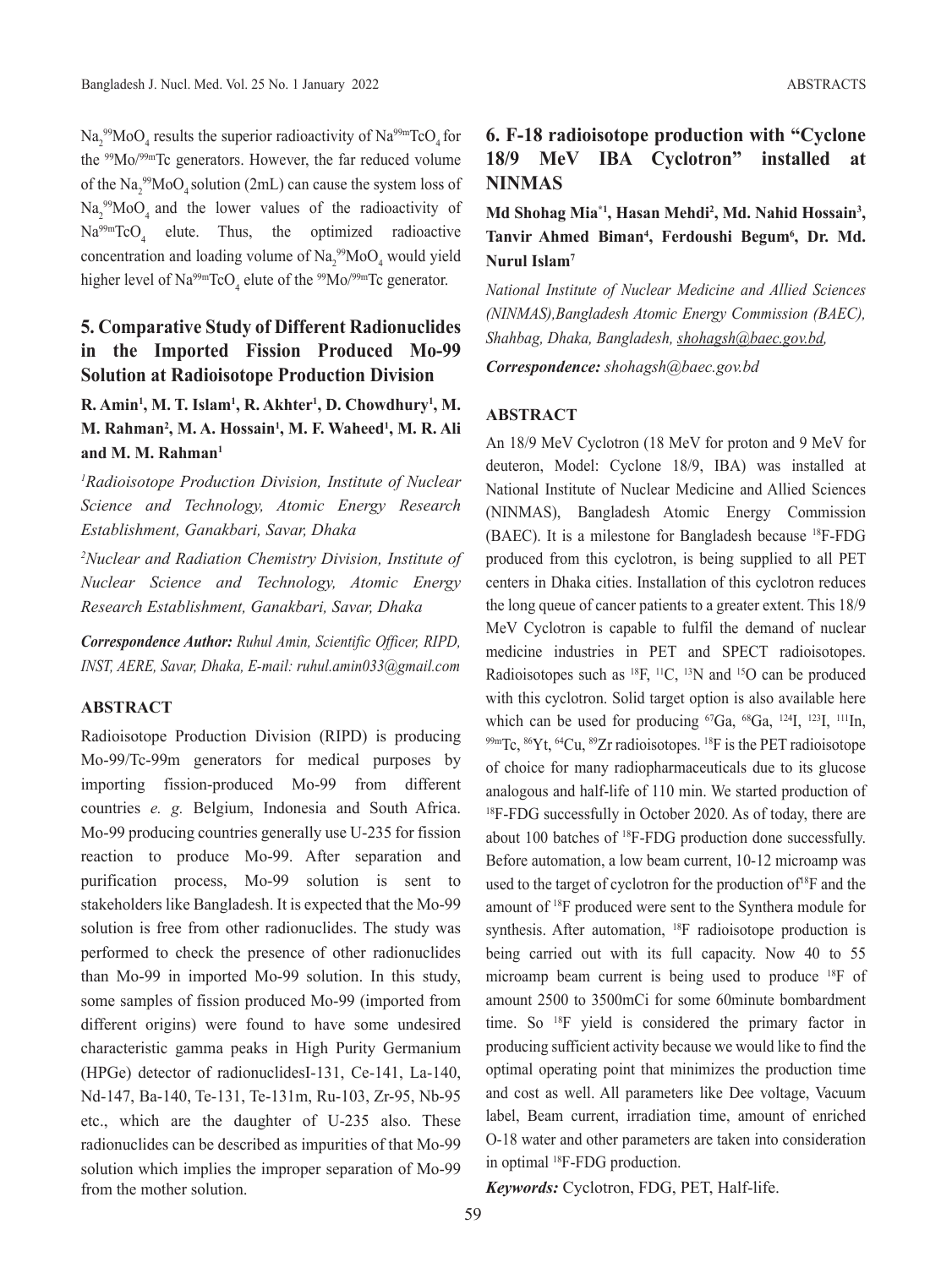## **7. In-House Production and Quality Control of 99mTc-MDP Radiopharmaceuticals at RIPD, BAEC**

## **M.T. Islam, R. Amin, R. Akhter,M. A. Hossain, M. F. Waheed, M. R. Ali and M. M. Rahman**

*Radioisotope Production Division, Institute of Nuclear Science & Technology, Atomic Energy Research Establishment, Ganakbari, Savar, Dhaka*

*Correspondence Address: Md. Tariqul Islam, Scientific Officer, RIPD, INST, AERE, Ganakbari, Savar, Dhaka. E-mail: tarekbaec@gmail.com*

## **ABSTRACT**

99mTc-MDP (Methylene Diphosphonate) is the most commonly used radiopharmaceutical for bone imaging in nuclear medicine. Test production of a small batch (20 Vials) for checking quality control parameters of this radiopharmaceutical was done at Radioisotope Production Division (RIPD), Bangladesh Atomic Energy Commission (BAEC). In this study MDP was prepared according to the guidelines described in IAEA Technical Reports Series No. 466 (Technetium-99m Radiopharmaceuticals: Manufacture of Kits). Analytical grade methylene diphosphonate (MDP) 0.2 gm, stannous chloride dihydrate  $(SnCl_2, 2H_2O)$  0.02g, ascorbic acid ( $C_6H_8O_6$ ) 0.04g, hydrochloric acid (HCl) and sodium hydroxide (NaOH) were used in aseptic condition for the preparation and the final volume ( $pH = 6.0$ ) was adjusted to 20ml. The solution was dispensed equally in 20 sterile vials (1 ml each). Among those 20 vials, three vials were selected arbitrarily for wet-labelling with <sup>99m</sup>Tc of 90 mCi activity freshly eluted from 99Mo/99mTc generator produced at RIPD and was then tested for further quality control. Test for apyrogenecity and sterility were performed according to the pharmacopoeias and the results were found negative. Radiochemical purity test was done with HPGe detector by paper chromatography in Whatman 1mm Paper  $(1\times10$ cm) using acetone and saline  $(0.9\%$  NaCl) as mobile phase. The radiochemical purity of <sup>99m</sup>Tc-MDP was 95.31%, 95.49% and 94.54% respectively for the selected samples. The bio-distribution in Albino Swiss mice was measured in different organs (%dose/organ). Bio-distribution showed high activities in bladder and low activities in femur, liver and intestine.

## **8. Outcome of Radioiodine Therapy in Graves' Disease Having History of Antithyroid Drug Induced Agranulocytosis**

## **Jasmin Ferdous1 , Papia Akhter2 , Shamsun Nahar Bailey2 , Zeenat Jabin3 and Fatima Begum4**

*1 Associate Professor & PMO,National Institute of Nuclear Medicine & Allied Sciences (NINMAS), Block-D, BSMMU Campus, Shahbag, Dhaka-1000*

*2 Assistant Professor & SMO, Thyroid division, NINMAS 3 Professor, Thyroid division, NINMAS*

*4 Professor & Head, Thyroid division, NINMAS*

*Dr. Jasmin Ferdous. Associate Professor & PMO, National Institute of Nuclear Medicine and Allied Sciences (NINMAS), BSMMU Campus, Bangladesh Atomic Energy Commission. Dhaka. Email.jasmin.ferdous.aelee@gmail.com. Mobile: 01711941264.*

## **ABSTRACT**

**Introduction:** Agranulocytosis is a rare but potentially fatal complication of antithyroid drugs (ATD). We reported fourpatients who developed agranulocytosis after starting ATD. The aim of our study is to evaluate their clinical course and outcome after radioiodine therapy.

**Materials and Methods:** A total of four patients with Graves' disease having history of antithyroid drug induced agranulocytosis came to NINMAS in 2021 for radioiodine therapy. Symptoms of ATD induced complications were developed within short time in three patients and one patient developed after two and a half years later. In our study, we observed their clinical characteristics and radioiodine therapy outcome.

**Results:** All four patients were female. The mean age of the patients with ATD induced agranulocytosis was 36±19yrs. ATD induced agranulocytosis developed within two weeks, three weeks, eight weeks and two and a half years later. Three patients had similar blood pictures that developed agranulocytosis acutely. WBC count was 2000 per micro-liter, neutrophil was 07% and lymphocyte was 90% in one patient. The patient who developed agranulocytosis lately was uneventful up to 2.5 years; then she developed adverse reaction like high grade fever, anemia, sore throat and cough. At that time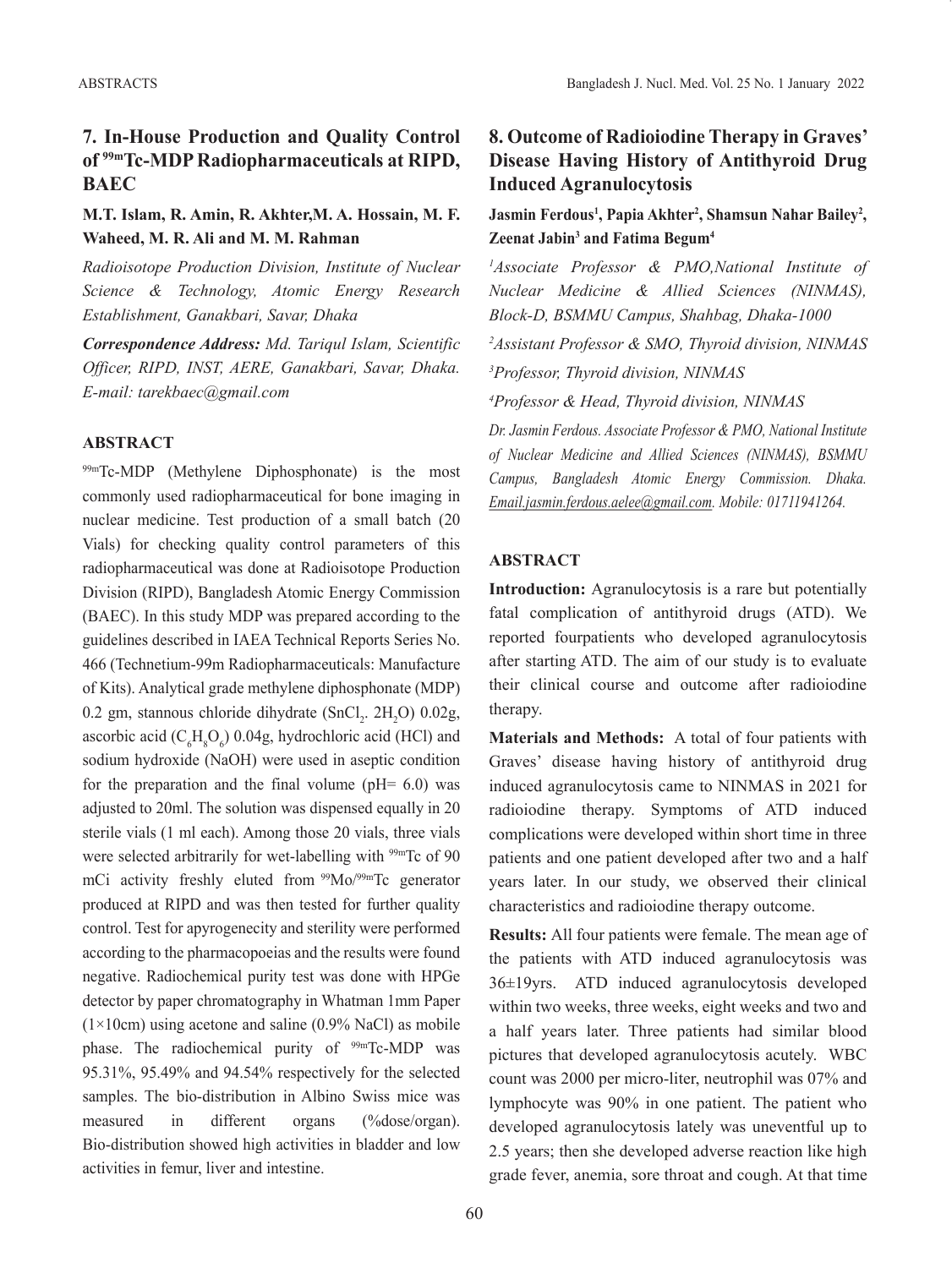her WBC count was 1000, per micro-liter, neutrophil was 04%. FT3 level was >20pg/ml. Out of four patients plasmapheresis were done in two patients due to very high hormone level. All the patients were treated with tablet lithium carbonate. Lithium level was 0.1-0.4 mmol/L were within n*o*rmal limit. One patient was non responsive to lithium carbonate. After improvement of their clinical symptoms, biochemical parameter and decreasing hormonal level were treated with radioiodine therapy. The average dose was 12mCi <sup>131</sup>I. All of them were hospitalized during RAIT for observation. After RAIT three patients become hypothyroid and are on levothyroxine replacement at present.

**Conclusion:** Life threatening complication following ATD induced agranulocytosis can be minimized with early diagnosis and proper management. Radioiodine therapy remains the most appropriate treatment option for favorable outcome.

*Key words:* Graves' disease, Agranulocytosis, Radioiodine Therapy.

## **9. Experience of Bone Scan in Carcinoma Breast Patients with Metastases in Different Organs – Single Institute Based Study.**

**Samira Sharmin, Syed Muhammad Baqui Billah, Hosne Ara Rahman, Jamiul Hossain,** 

Md. Simoon Salekin, AfrozaNaznin, Md. Nazmul Islam

*Institute of Nuclear Medicine & Allied Sciences, Mitford, Dhaka*

*Correspondence author: Dr. Samira Sharmin, Email: samira958@gamil.com*

#### **ABSTRACT**

**Background**: Bone metastases is a very common phenomenon in carcinoma breast patients. In this study we have analyzed bone scan findings in carcinoma breast patients with different hormone receptor status and different organ metastases.

**Patients and methods:** This study was conducted at the Institute of Nuclear Medicine and Allied Sciences, Mitford, Dhaka from July 2020 to July 2021. Bone scan was done with Siemens Dual Head Gamma Camera after intravenous injection of 20 mci of Tc-99m MDP. Both anterior and posterior views were obtained with SPECT when needed. Then the images were interpreted and data were collected.

**Results**: The patients were divided into two groups, based on the extent of skeletal metastasis. Group-A had 36 patients who showed either extensive (52.7%) or multiple (47.3%) bone metastases, and all of them also had different organ metastases. The result was statistically significant (<0.05). Group-B included 109 patients who were categorized into negative for skeletal metastasis (46.8%), solitary metastasis (9.2%), and two-site skeletal metastases (44%). We found that in group-B, those who were negative for bone metastases were also definitely negative for organ metastases. Besides, some patients had bone metastases without evidence of organ metastases. The result was statistically significant (0.01).

**Conclusion**: The findings of the study revealed that presentation of organ metastases was related to extent and severity of bone metastasis in carcinoma breast patients.

**Keywords**: Bone scan, breast carcinoma, organ metastases, skeletal metastases.

## **PROFFERED PAPER SESSION III**

## **1. Lymphoscintigraphic Sentinel Lymph node Detection in Breast Cancer Patients: Initial experience at NINMAS**

**Sharmin Quddus1 , Sadia Sultana1 , Sharmin Reza1 , Nasreen Sultana1 , Urnas Islam1 , Tanjida Hasan1 , AbulKheire Mohammed Minhaj Uddin Bhuiyan2**

*1 National Institute of Nuclear Medicine & Allied Sciences (NINMAS), BAEC, Dhaka.*

*2 National Institute of Cancer Research & Hospital (NICRH), Mohakhali, Dhaka.*

#### **ABSTRACT**

Lymph node involvement plays an important role in staging breast cancer, treatment planning and prediction of outcome. Sentinel lymph node (SLN) biopsy is a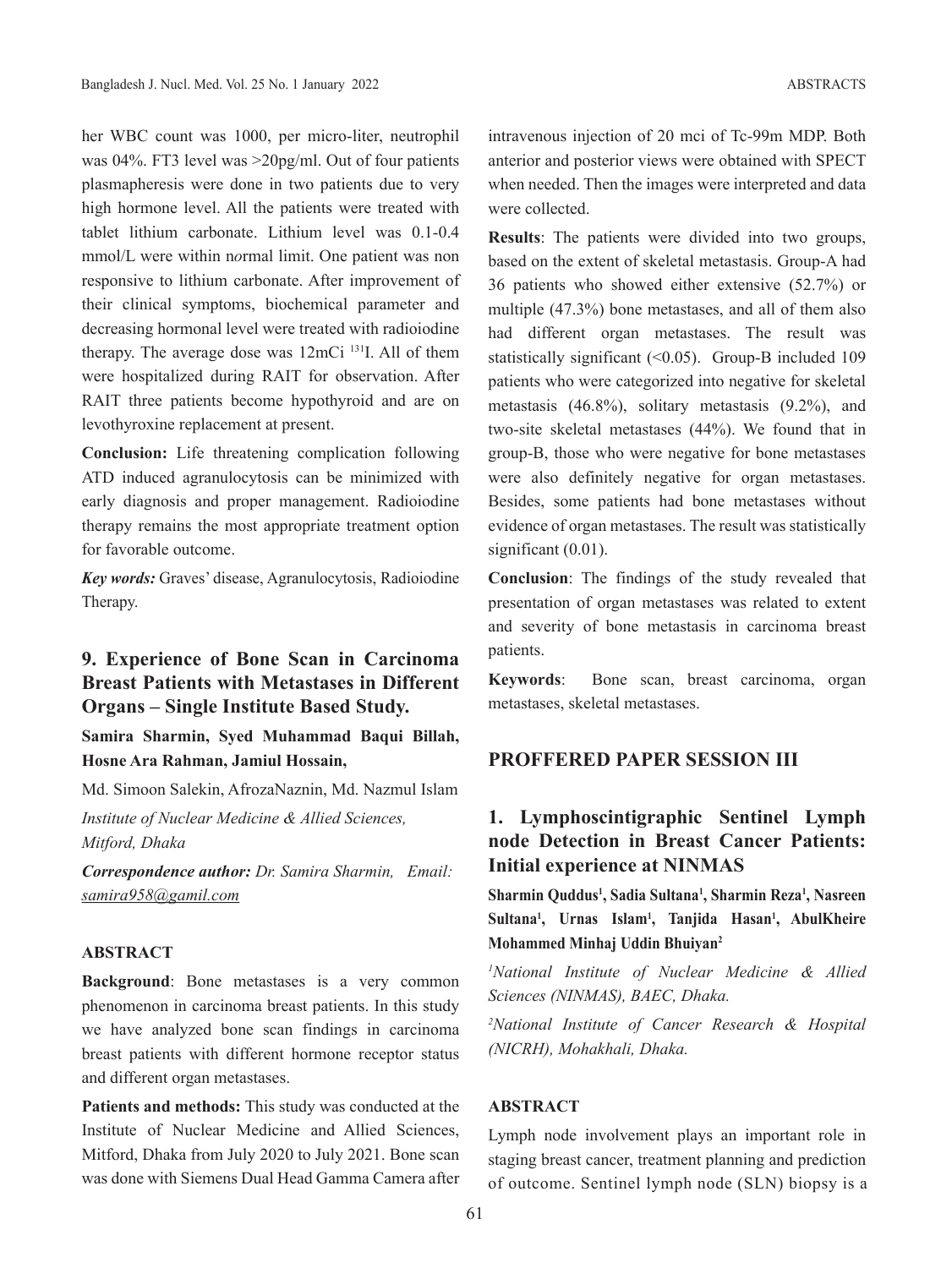well-established approach for assessing axillary lymph node status in breast cancer. SLN is the first lymph node where cancer cell spread from the primary tumor. SLN biopsy is rapidly increasing as the preferred technique for nodal staging in breast cancer, melanoma and cervical cancer patients. Initially blue dye test was used by the surgeons to detect SLNs in breast cancer patients, but now lymphoscintigraphy along with intraoperative  $\gamma$ (gamma) probe detection and use of Isosulfan blue dye is practiced as an important and safe procedure. This helps not only to avoid axillary node dissection but also guide the surgeons to quickly decide with the intraoperative histopathology report of the sentinel lymph node whether its free from metastasis or not. Recently, we have started lymphoscintigraphy for detection of the sentinel node in breast cancer patients at NINMAS and sharing our initial experience.

*Keywords:* Lymphoscintigraphy, Breast cancer, sentinel lymph node, intraoperative *γ* probe

## **2. Recurrence of Neuroblastoma Incidentally Detected on 99mTc MDP Bone Scintigraphy by an Extraosseous Soft Tissue Uptake– A Case Report**

Islam S<sup>1</sup>, Akhter A<sup>1</sup>, Sharmin S<sup>1</sup>, Mozumder MR<sup>1</sup>, Biswas **T**<sup>1</sup>, Afrin R<sup>1</sup>, Hossain M<sup>1</sup>, Hossain S<sup>1</sup>, Haque F<sup>1</sup>, Begum  $\mathbf{R}^1$ , Haque FS<sup>1</sup> ,Biswas SK<sup>1</sup>, Haque JA<sup>1</sup>, Khan N².

*1 Institute of Nuclear Medicine & Allied Sciences (INMAS), Dhaka, Bangladesh.*

*2 Institute of Nuclear Medicine & Allied Sciences (INMAS), Mymensingh, Bangladesh.*

*Correspondence address: Dr. Sabrina Islam, Email: sabrina.islam783@gmail.com*

## **ABSTRACT**

**Objectives:** Bone scintigraphy with <sup>99m</sup>Tc - methylene diphosphonate (MDP) is one of the most useful imaging modalities for the detection of bone metastases as well as for various benign bone disorders. In addition to the positive osseous findings, the unexpected extraosseous findings also sometimes provide important information that may alert the prescribing physician to discover a hidden disease process.

**Materials & Method**: We performed whole body bone scintigraphy 3 hours after iv administration of 20 mCi99mTc MDP in 18 years old female patients due to complaints of generalized body ache as well routine follow-uppurposes. She was previously diagnosed with a case of neuroblastoma (left adrenal gland) and underwentleft-sided nephrectomy with adrenalectomy & treated with chemotherapy 4 years back.

**Results:** Bone scintigraphy revealed multiple bony metastases and an area of soft tissue uptake at the left renal bed, at the site of previous surgery. Then, we performed ultrasonography of the abdomen which revealed a well outlined, solid, hypoechoic soft tissue mass (5.4 x 4.4 cm) at left lumbar region and a few enlarged paraaortic lymph nodes. Cytological examination from the soft tissue mass revealed neuroblastoma (recurrence) which recurred after 4 years of surgery. Her post-surgery baseline bone scan was positive for only bone metastases but during 2nd follow-up after 2 years, bone scan was negative for bone metastasis and no soft tissue uptake at left renal bed. Finally, oncologist planned for chemotherapy for a recurrence of neuroblastoma.

**Conclusion:** Careful evaluation of unusual extraosseous uptake in bone scintigraphy may help to detect hidden pathology as well as can change the treatment planning.

## **3. Rare Presentation of Muscular Infiltration in Classical Hodgkin's Lymphoma – A Case Series. Tapati Mandal, Pupree Mutsuddy, Mezbah Ahmed, Khokon Kumar Nath, Md. Abu Bakker Siddique, Shamim Momtaz Ferdousi Begum**

*National Institute of Nuclear Medicine and Allied Sciences.*

## **ABSTRACT**

**Background:** Hodgkin disease is usually almost entirely confined to the lymph nodes. Extranodal involvement is much less common in Hodgkin disease compared to non-Hodgkin lymphoma. Healthy skeletal muscle is devoid of lymphoid tissue. Lymphatic infiltration to skeletal muscle from Hodgkin's lymphoma is very rare. The presence of extranodal involvement in initial staging is crucial for treatment planning. Here two cases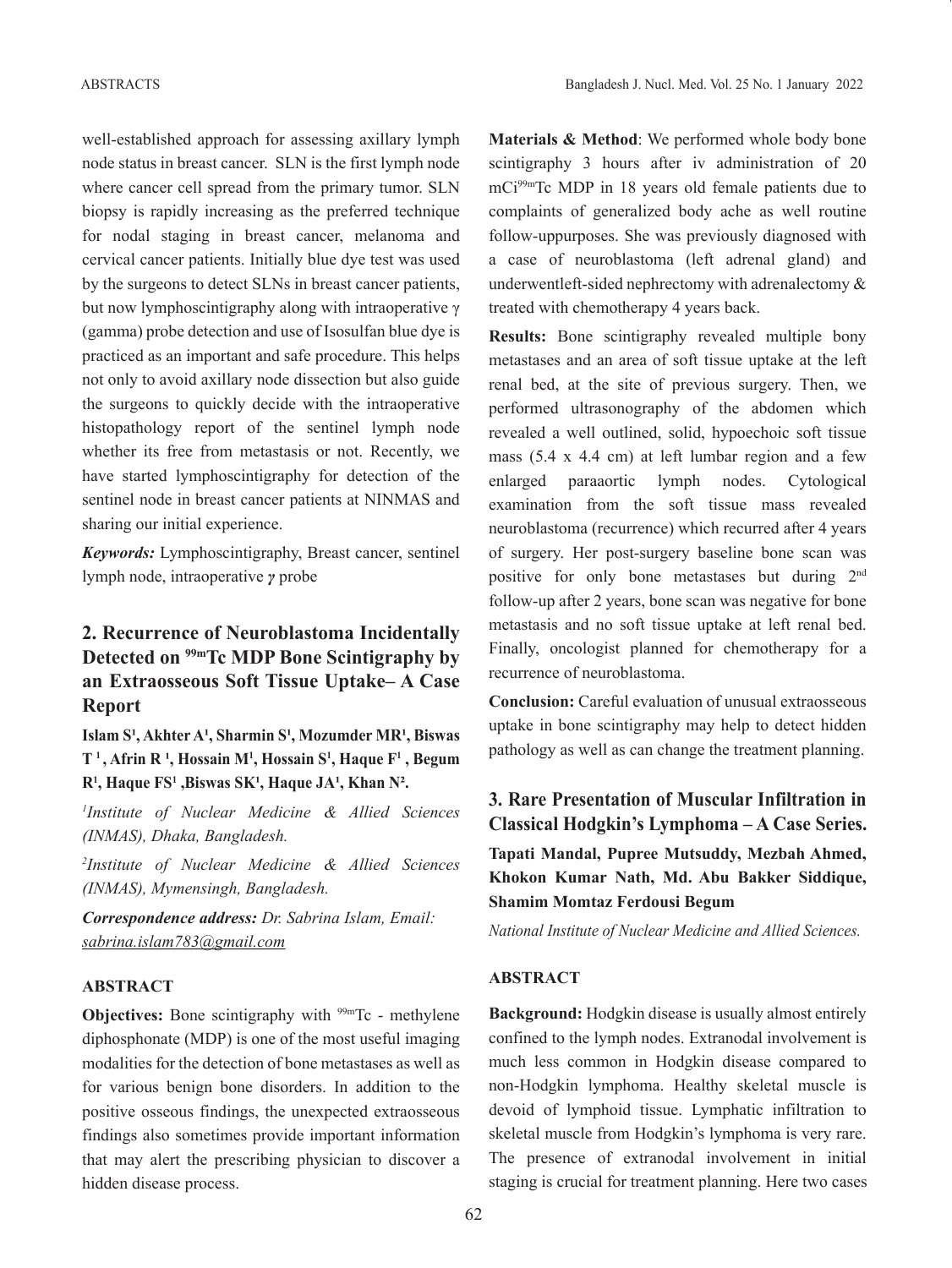of Hodgkin's lymphoma involving skeletal muscles of various sites detected by F 18 FDG PET-CT scan and post-therapyfollow-up outcome are reported.

#### **CASE REPORTS**

**Case 1:** In a diagnosed case of classical Hodgkin's lymphoma of a 20 years old lady treated by six cycles of chemotherapy PET-CT scan shows hypermetabolic lymph nodes above and below the diaphragm with splenic and skeletal involvement. FDG uptakes (SUVmax: 8.7) are seen in muscles of hip and thigh. After another six cycles of chemotherapy follow up PET-CT scan revealed insignificant interval changes of hypermetabolic lymph nodes and skeletal lesions & regression of splenic lesions; however, there was a mixed response of hypermetabolic muscular lesions.

**Case 2:** Baseline PET-CT scan of a classical Hodgkin's lymphoma case of a 39 years old lady revealed multiple hypermetabolic supra and infra diaphragmatic lymph nodes, pulmonary, splenic and extensive bony involvement with a focal FDG avid nodule in gluteal muscle (SUVmax: 4.7). Being treated with 3 cycles of chemotherapy follow-up PET-CT scan showed partial metabolic and morphologic regression of supradiaphragmatic lymph nodes, pulmonary, splenic and skeletal lesions, however metabolic progression of infra-diaphragmatic lymph nodes. Newly developed hypermetabolic (SUVmax: 8.2) left psoas, iliacus muscles and metabolic progression of gluteal muscle lesion (SUVmax: 7.8 vs prior 4.7) are seen.

**Conclusion:** Skeletal muscle involvement in Hodgkin's lymphoma indicates extensive disease spread and poor treatment outcome. F18 FDG PET-CT scan evaluation is important to identify skeletal muscle involvement and guide patient management.

## **4. Double Ectopic Parathyroid Adenomas in A Patient of MEN-1 Syndrome Detected on 99m Tc-MIBI Parathyroid SPECT CT-Case Report**

**Sharmin S, Akhter A, Hossain M, Islam S, Hossain S, Afrin R, Biswas T, Rahman F, Mozumder MR, Sultana T, Haque FS, Biswas SK, Begum R, Haque JA.**

*Institute of Nuclear Medicine & Allied Sciences (INMAS), Dhaka, Bangladesh.*

#### **ABSTRACT**

**Background:** Multiple endocrine neoplasia type 1 (MEN-1) syndrome is characterized by the combined occurrence of tumors involving parathyroids, pancreatic islet cells, and the anterior pituitary. Here we describe a classic case of MEN 1 syndrome having dual ectopic parathyroid adenomas detected on <sup>99m</sup> Tc-MIBI Parathyroid SPECT CT.

Materials and Methods: <sup>99m</sup> Tc-MIBI parathyroid SPECT-CT was performed to a 38 years old male having raised parathyroid hormone (PTH). Clinical findings, biochemical parameters, neck ultrasonogram & SPECT-CT findings were analyzed.

**Result:** The patient was presented with the complaints of headache, dizziness, weakness & weight loss. Biochemically we found raised serum PTH (664.0 pg/ml), prolactin level (104.49 ng/ml) & serum calcium level (10.9 mg/dl) and a small hypoechoic soft tissue mass in the lower pole of right thyroid lobe on Ultrasonogram. He had normal TSH, serum creatinine & inorganic phosphate level but vitamin D insufficiency (20.2 ng/ml). MRI of the brain showed pituitary microadenoma (3 mm size). The patient had positive family history of parathyroid adenoma in his four siblings among nine. Finally, <sup>99m</sup> Tc-MIBI parathyroid SPECT-CT revealed double ectopic parathyroid adenomas, one intrathyroidalat right lobe & another one at left suprasternal region. Though we did not have the scope for genetic analysis, the patient was diagnosed as a case of MEN-1 syndrome based on clinical & imaging findings having the simultaneous presence of dual ectopic parathyroid adenomas.

**Conclusion:** 99mTc-MIBI parathyroid SPECT-CT plays a pivotal role for both diagnosis and preoperative localization of tumor in such case of dual ectopic parathyroid adenomasinMEN 1 syndrome.

*Keywords:* Parathyroid adenoma, MEN-1 syndrome, SPECT-CT.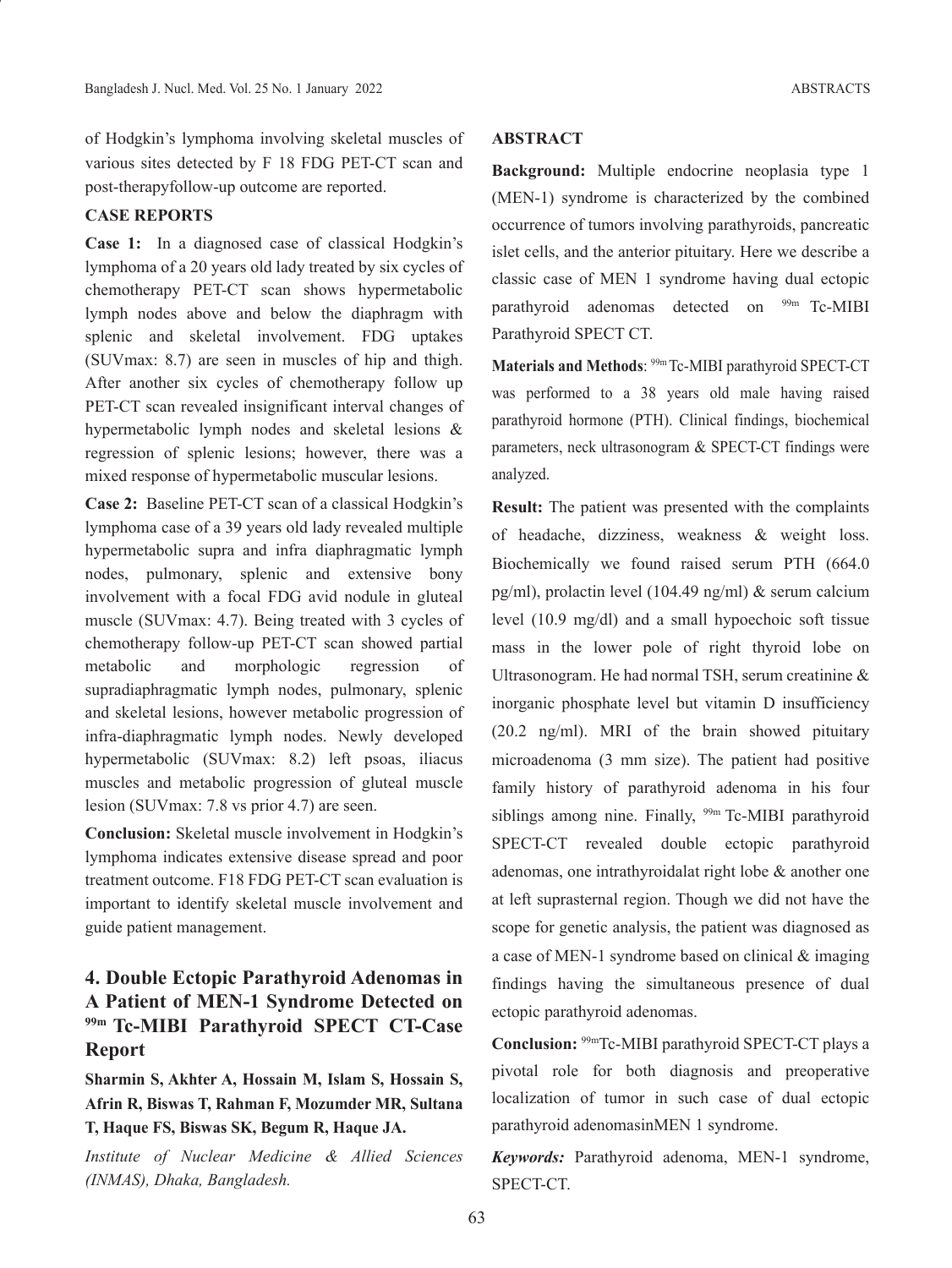## **5. Incidental Diagnosis of Prostate Cancer by F-18 FDG PET Scan in a Patient during Post-Operative Evaluation for Caecal Cancer**

**PupreeMutsuddy, Tapati Mandal, Mezbah Ahmed, Khokon Kumar Nath, Md. Abu Bakker Siddique and Shamim MF Begum** 

*National Institute of Nuclear Medicine & Allied Sciences, Dhaka.*

#### **ABSTRACT**

Worldwide prostate cancer is the second most frequent cancer and the sixth leading cause of cancer death among men. Positron emission tomography (PET) is currently playing an important role in the assessment of prostate cancer using a non FDG PET tracer. 18F-FDG PET has reported a limited efficacy for the detection of primary and metastatic disease as prostate tumors are characterized by slow glycolysis and low FDG-avidity on FDG-PET images. Incidental high FDG uptake in well-differentiated prostate cancer is rare. We reported a case of 75 years old man who underwent whole body <sup>18</sup>F-FDG PET scan for post-operative evaluation of caecal cancer that demonstrated no evidence of recurrence. However, a focal hypermetabolic lesion of SUV max 12.6 was detected in the right lateral lobe of prostate. The patient's prostatic biopsy from the right lobe revealed well- differentiated adenocarcinoma with Gleason score six  $(3+3 = 6/10)$  and raised serum PSA level (6.66 ng/mL).

So, incidental focal intense FDG uptake in the prostate gland should be considered for further investigations to confirm the presence of prostate cancer.

## **6. Occult Papillary Thyroid Carcinoma initially presenting as lateral neck mass with no evidence of primary tumor in Preoperative and Postoperative examination: A rare case report**

**Nazmun Nahar, Nasim Khan, Shakila Zaman Rima, Ratan Kumar Chakraborty, Nadiruzzaman, Rawshon Ara, Fahima Akter Dowel**

*Institute of Nuclear Medicine & Allied Sciences, Mymensingh. Correspondence: Dr. Nazmun Nahar, Principal Medical Officer, Institute of Nuclear Medicine & Allied Sciences* 

*(INMAS),Mymensingh Medical College Hospital Campus, Bangladesh.P.O. Box: 47, Mymensingh- 2200. Mobile No: 01710403948. E-mail: nazmunshapla81@gmail.com.*

#### **ABSTRACT**

**Background:** Thyroid carcinoma presenting as an isolated cervical mass without clinical and imaging evidence has been rarely reported.

#### **Case report**:

A 46 years old man presented with a lateral neck swelling in our institute for preoperative evaluation. Highresolution ultrasound of the neck revealed no nodule within the thyroid gland. But a heterogeneously hypoechoic soft tissue mass is seen in the left side of neck with irregular margin. The patient's thyroid function tests were within normal limit. Thyroid scintigraphy including SPECT/CT of neck showed homogeneous radiotracer distribution in thyroid gland with no hot or cold area. CT portion of SPECT/CT revealed a soft tissue density mass in left lateral neck which showed no significant radiotracer uptake. Excisional biopsy of the neck mass revealed metastatic papillary thyroid carcinoma. Then the patient underwent total thyroidectomy with neck dissection followed by histopathological examination. But no evidence of primary papillary thyroid carcinoma was found within the thyroid gland. On the basis of histopathological report of dissected neck mass as metastatic papillary thyroid carcinoma, he was treated with radioiodine. There was no recurrence or metastasis within six to twelve months after the first surgery. Lateral neck mass occurring primarily as a result of papillary thyroid carcinoma is rare which is really a diagnostic challenge.

*Key words:* Occult thyroid carcinoma, lateral neck mass.

## **7. Patterns of 99mTc DTPA Renogram Findings in Symptomatic Patients with Horseshoe Kidney: Observation of a Single Center**

**AfrozaNaznin, Nazmul Islam, Mohammad Simoon Salekin, Samira Sharmin, Jamiul Hossain, Hosne Ara Rahman**

*Institute of Nuclear Medicine & Allied Sciences, Mitford, Dhaka Correspondence Author: Dr. AfrozaNaznin, Institute of Nuclear Medicine & Allied Sciences, Mitford, Dhaka; Email: afoza.naznin@yahoo.com*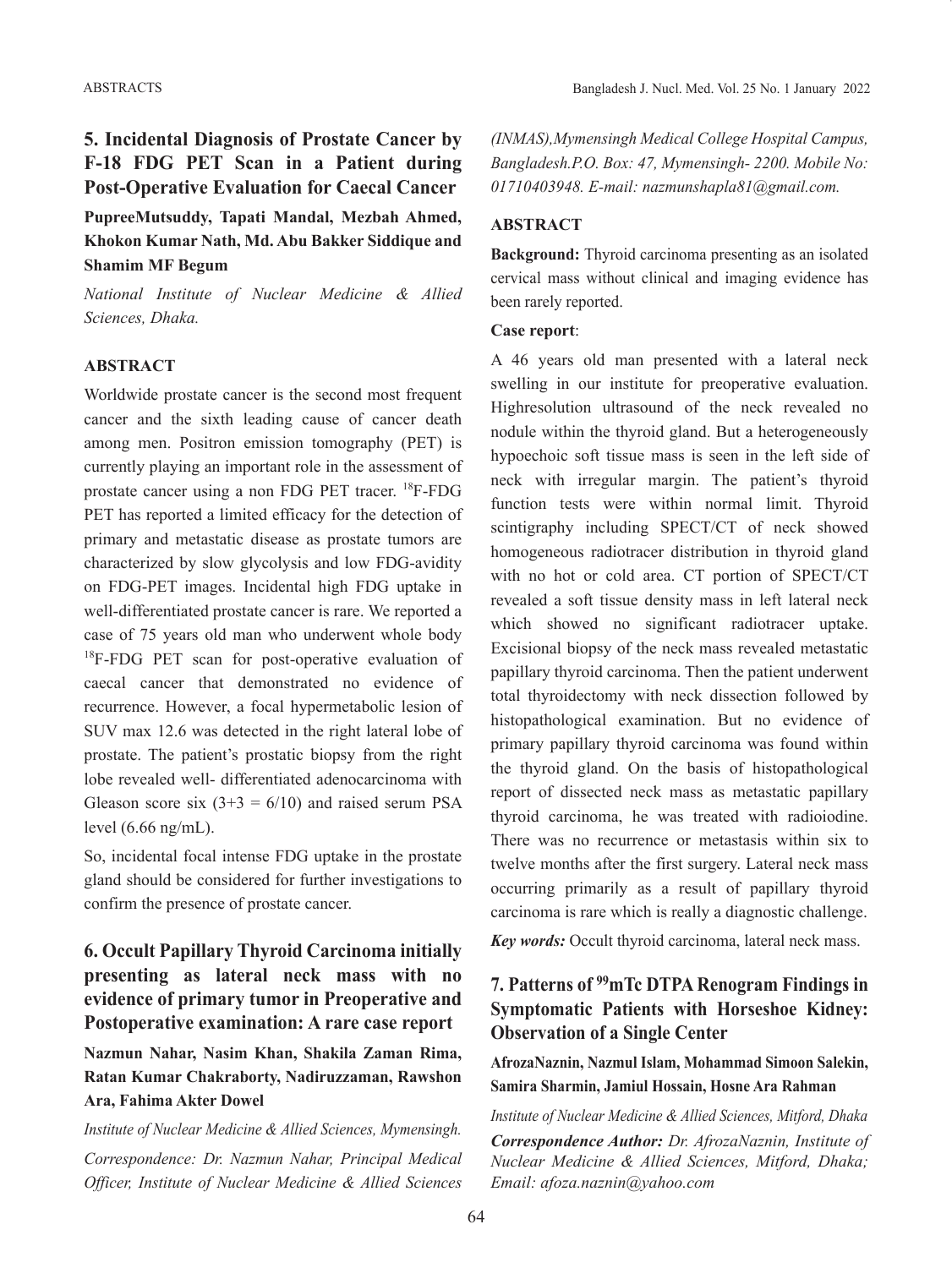## **ABSTRACT**

**Introduction:** Horseshoe kidney (HSK) is the most common congenitalfusion abnormality of the urinary tract. Symptomatic patients are often referred for evaluation of renal function by scintigraphy. We have attempted to analyze the findings of <sup>99</sup>mTc-DTPA renogram in diagnosed HSK patients referred to INMAS, Mitford.

Patients and Methods: This retrospective study included 33 diagnosed and symptomatic patients of horseshoe kidney referred for diuretic renogram between December 2017 to October 2021. Each patient was confirmed to have HSK by a combination of investigations including ultrasound, Intravenous urography and sometimes renal CT scans. Dynamic renogram was performed using dual-head Siemens Gamma Camera after injecting 5 mCi of <sup>99</sup>mTc-DTPA. The plotted time-activity curves, sequential raw images and final reports were retrospectively retrieved from the archive and statistically analyzed.

**Result:** Study subjects comprised of 13 males and 20 females (M:F ratio = 1:1.5) with ages ranging from  $5-65$ (average  $31.7 \pm 2.6$ ) years. Among them, 8 out of 33 (24.2%) had a history of surgical intervention. About 57.5% of kidneys were low-lying in position with more than 60%having normal perfusion. Besides, 41.9% of the right moieties had evidence of pelvicalyceal dilatation and 45.1% showed varying degrees of functional, partial or complete obstruction, with 54.8% having parenchymal impairment. In case of the left moieties, 33% had features of dilatation and 63.6% revealed some levels of obstruction and parenchymal insufficiency.

**Conclusion:** Functional status of a horseshoe kidney is often compromised owing to its tendency of developing infection, obstruction, calculus formation, tumors and accidental injury. Dynamic test like <sup>99</sup>mTc-DTPA renogram plays important role in providing physiological and anatomical information in the management of HSK patients.

*Keywords:* Horseshoe kidney, <sup>99</sup>mTc-DTPA renogram, diuretic renogram

## **8. Experience of Thyrogen Stimulated Radioiodine therapy in Metastatic Thyroid Carcinoma: A case report**

#### **Sultana T, Haque FS, Begum R, Akhter A, Haque JA**

*Institute of Nuclear Medicine & Allied Sciences (INMAS), Dhaka, Bangladesh*.

*Corresponding Address: Dr. Tania Sultana. Email: taniahayder2009@gmail.com*

#### **ABSTRACT**

A 50 year old post-menopausal woman was referred to INMAS, Dhaka in November 2017 for radio-iodine ablation. She underwent decompression surgery in April 2017 for a compressed fracture in  $D_{12}$  vertebra. HPR revealed metastatic carcinoma from soft tissue origin. She had H/O right hemithyroidectomy in 2007 (no document available). PET CT scan revealed absent right lobe of thyroid gland with a small nodule in left lobe with increased <sup>18</sup>F Fluoro Deoxy Glucose (FDG) uptake in sternum,  $D_{12}$  and  $L_1$ vertebrae. Her Thyroglobulin (Tg) level was high (Tg: 255 ng/ml). As there was no definite primary neoplastic lesion with the given clinical context thyroid cancer could be considered as the primary. Immunohistochemistry (IHC) from  $D_{12}$  vertebra confirmed metastatic follicular carcinoma thyroid. The patient underwent a completion thyroidectomy in 2017. No malignancy was found in histopathology. She was then diagnosed with follicular thyroid carcinoma with multiple bone metastases. During post-completion thyroidectomy evaluation after 15<sup>th</sup> postoperative day, ultrasound imaging of neck showed small remnant in right thyroid bed (0.57 X 0.39 cm), multiple sub centimetric lymph nodes in right mid-cervical and left supraclavicular regions. Thyroid scan showed a small area of radiotracer concentration in right lobe region. Her serum TSH: 6.82mIU/L, Tg: 255 ng/ml, AntiTgAb: 14.06 IU/ml, corrected calcium: 10.02 mg/dl, PTH: 13.8 pg/ml. As the patient had multiple bone metastases, her serum TSH was not raised to optimum level on repeated estimation for effective radio-iodine ablation. Patient was financially solvent. So, we advised her to take recombinant TSH (injection thyrogen) to raise the TSH level artificially. After taking thyrogen, her S. TSH was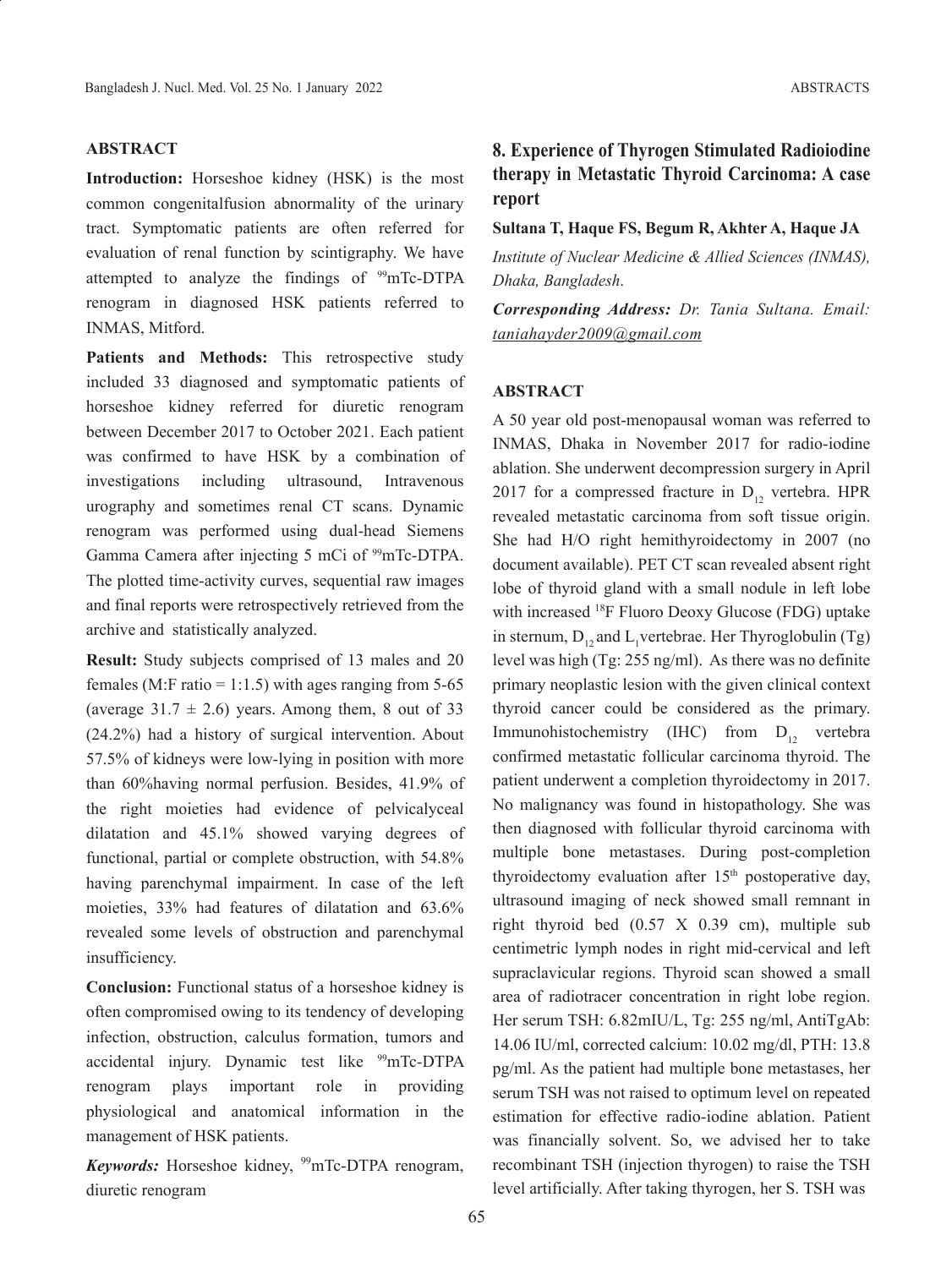> 150 mIU/L. Then she was treated with 200 m Ci 131I in May 2018. Low dose of Tab. Levothyroxine was prescribed 48 hours after radio-iodine ablation as she had hormone-secreting bony metastases. Post therapy scan revealed focal area of good tracer uptake in thyroid bed and focal intense tracer uptake just below the sternal notch (manubrium-sterni). On 1<sup>st</sup> follow up after 4 months of ablation, her serum T4: 145.95 n mol /L, TSH: 0.16m IU/L, Tg: 4.75 ng/ml, AntiTgAb: 10.45 IU/ml, USG of neck: No residual thyroid tissue in thyroid bed, few sub centimetric reactive lymph nodes in both sides of neck. She was followed up regularly in our institute. Her 1<sup>st</sup>and 2<sup>nd</sup> diagnostic whole-body scans with off thyroxine were positive and revealed focal increased radiotracer concentration just below the sternal notch (manubrium-sterni). Her off thyroxine serum TSH was:  $> 50$  m IU/L, Tg:148.65 ng/ml and TSH:  $> 60$  m IU/L, Tg: 145.65 ng/ml respectively. So, she received radio-iodine therapies two times subsequently (200 mci in each schedule) those were given on 2020 and 2021 respectively for bony metastasis (manubrium-sterni). Her serum TSH level was raised to optimum level after thyroxine withdrawal. Post therapy scans revealed focal intense tracer uptake in manubrium-sterni. No other site of metastasis could be seen. Now the patient is clinically stable and under our regular follow-up.

## **9. Thyroid functional status after 1 year of fixed-dose radioactive iodine therapy for hyperthyroidism at INMAS, Rajshahi**

**Shibli Nishad Alam, Mostofa Shamim Ahsan, Nasrin Begum, Md. Mosharruf Hossain, Parvez Ahmed, Tasnim Ahmed, Md. Shariful Islam Chowdhury**

*Institute of Nuclear Medicine and Allied Sciences, Rajshahi*

*Correspondence: Dr. Shibli Nishad Alam, Email: shiblinishad@gmail.com, Mobile: 01712617000*

#### **ABSTRACT**

**Objectives:** Radioactive iodine (RAI) therapy is a highly effective modality for the treatment of different types of

hyperthyroidism. The fixed doses of RAI had been practiced at the Institute of Nuclear Medicine and Allied Sciences (INMAS), Rajshahi for a long time which was upgraded in 2015 by SNMB. The objective of this study was to observe the treatment outcome of a modified fixed dose of RAI on hyperthyroid patients.

**Patients and Methods:** In this retrospective study the treatment outcome was evaluated in previously diagnosed 49 hyperthyroid patients who were treated with fixed-dose of radioactive iodine. The patients were chosen randomly starting from year 2002 to 2019. Among them 61.22% were females and 38.78% were males. Diagnosis of hyperthyroidism was done by evaluation of thyroid stimulating hormone (TSH), free triiodothyronine  $(FT_3)$ , free thyroxine  $(FT_4)$ , high resolution ultrasonogram of thyroid gland and radioactive iodine uptake. All of them received fixed-dose of radioactive iodine (9-20 mCi) depending on the type of hyperthyroidism, severity of the disease and overall assessment of the thyroid gland, especially gland size with nodularity. Higher doses were usually used in treating patients with multinodular goiter. Follow-up was done at 2 months of therapy, then at 3 monthly intervals for the first year and then as needed based on fluctuation of thyroid function.

**Result:** In the randomly chosen sample, 30 patients were diagnosed as diffuse toxic goiter and 19 as toxic multinodular goiter. The goal of RAI therapy was considered as either attaining euthyroid state or hypothyroid state. The study shows that within 1 year of RAI therapy 71.42% of the patients became hypothyroid and 10.20% became euthyroid. About 38.78% of the patients received more than single dose of RAI.

**Conclusion:** Fixed-dose RAI is very safe and highly effective to achieve treatment goals in hyperthyroid patients. However, lifelong follow-up is important to ensure timely treatment of recurrence and hypothyroidism.